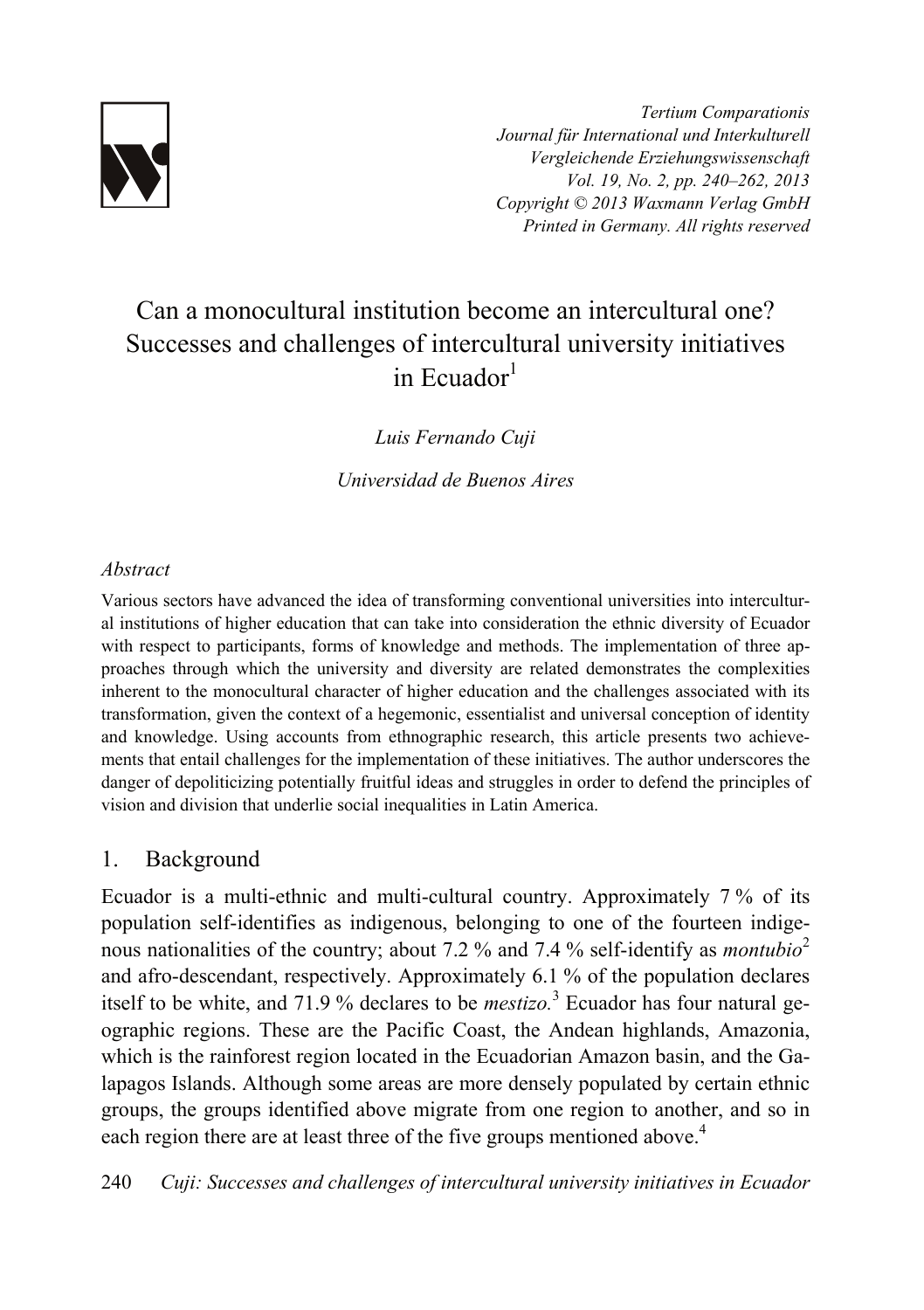In its opening article, the Constitution states that Ecuador "is a constitutional state of rights and justice; a social, democratic, sovereign, independent, unitary, *intercultural*, *pluri-national* [emphasis by the author] and secular state" (Asamblea Constituyente, 2008). This article illustrates the state's interests in joining regional efforts to thematize the ethnic question, aimed at making ethnic diversity socially and politically visible, especially for the indigenous and afro-descendant peoples present in the country. This visibility has been achieved through the actions of ethnic organizations, international development agencies, as well as academic and progressive religious circles. Moreover, these efforts are consistent with a regional tendency in Latin America to put the ethnic question on the table, especially in the second half of the 20<sup>th</sup> century (Almeida, 1993; Bretón Solo de Zaldívar, 2001).

The efforts of indigenous groups and other organizations and agencies like the ones mentioned above, contributed to framing cultural diversity as a matter of political dispute in both a material and symbolic sense. From the beginning of the struggle, education has been a major focal point. The struggles in education have aimed at promoting changes to improve the situation of excluded, subordinated and poor groups and individuals with different ethnic and racial markers. First, activist organizations demanded access for minorities to traditional education institutions. Later, as political leaders emerged among ethnic organizations, their demands evolved and began to challenge existent education paradigms, in favor of an educational model that indigenous peoples could identify with. Parallel 'intercultural' systems where created alongside conventional institutions.

Influenced by theoretical traditions from Europe and the United States (Dietz  $\&$ Mateos Cortés, 2011), and by politically oriented *indigenista* Latin American agendas (Giraudo & Martín-Sánchez, 2011), different actors proposed the creation of intercultural institutions or the transformation of existing institutions into intercultural ones. The different schemes proposed for this transformation varied in form and in the way 'intercultural' was to be understood. In general, however, the intercultural agenda constituted a plan for the transformation of *all* education institutions, not just those created for ethnic minorities. Intercultural institutions soon expanded and encompassed all levels of education. At the same time, the idea of the existence of only one universal and hegemonic form of knowledge was challenged. In this climate, education activists proposed the creation of Intercultural Initiatives of Higher Education (IIHE). These initiatives consisted of higher education institutes, programs and universities that implement a variety of mechanisms to incorporate individuals, forms of knowledge and methodologies from different ethnic backgrounds.<sup>5</sup>

The different IIHE began to undertake the challenges and dangers that come with the introduction of cultural diversity into higher education within the context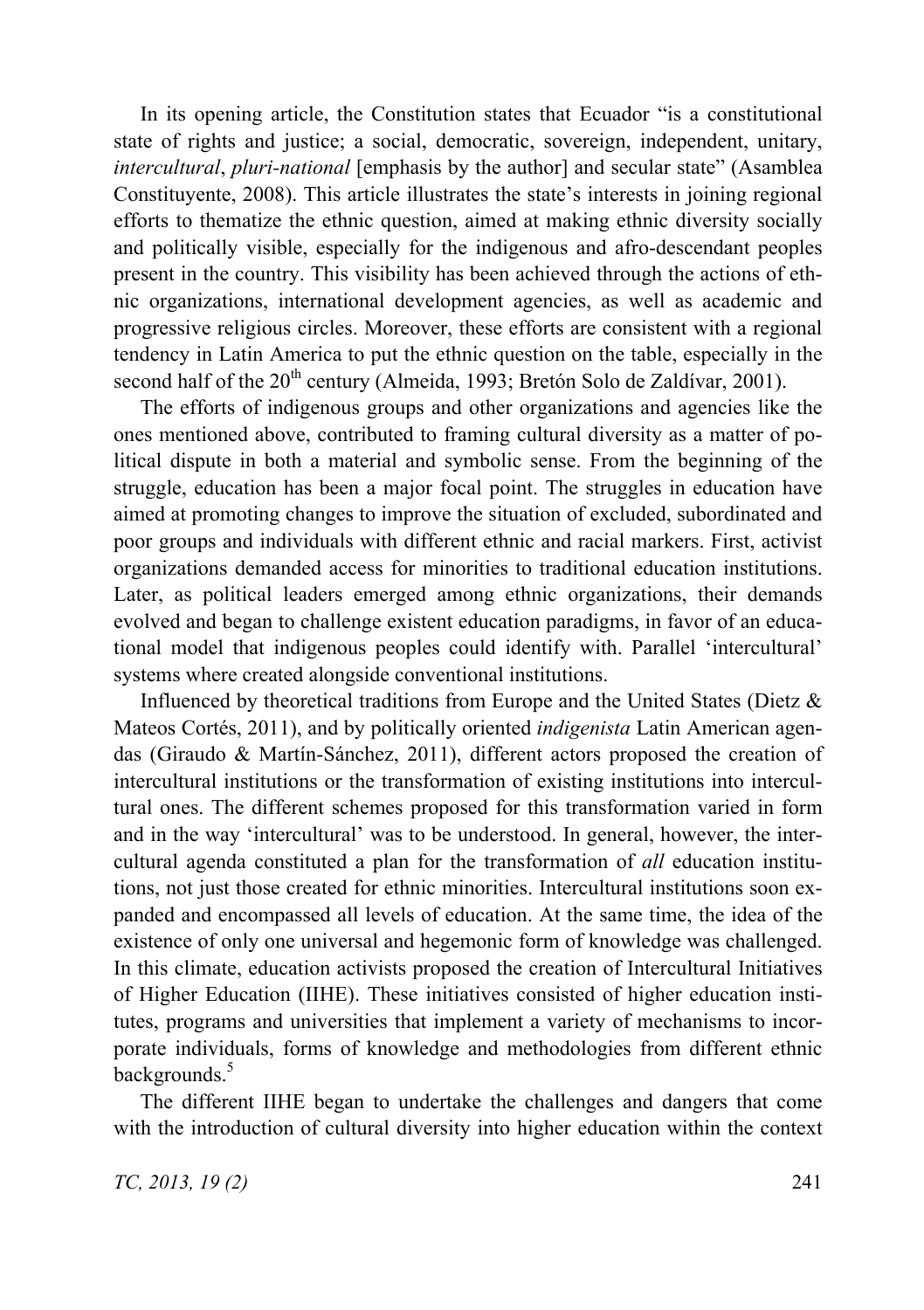of conventional higher education institutions with different standards and levels of quality. The system consists of 57 universities, 285 higher education institutes and three state agencies responsible for education.<sup>6</sup> Nine universities and 15 institutes of the system either offer intercultural programs or are institutions entirely devoted to promote cultural diversity (García, 2004).<sup>7</sup>

In this paper archival information and ethnographic fieldwork are used, conducted in the following institutions: *Universidad Politécnica Salesiana (UPS)*, a university of the Salesian Congregation; *Universidad San Francisco de Quito (USFQ)*, a private university in Quito; and *Universidad Intercultural de las Nacionalidades y Pueblos Indígenas Amawtay Wasi (UINPI)*, 8 a university founded and managed by representatives of the Ecuadorian indigenous movement. The analysis presented here aims to discuss the achievements and challenges that various IIHE face and the different approaches that they have. The intention is not to criticize or delegitimize their efforts. Rather, it is intended to contribute to the implementation of their much needed projects.<sup>9</sup>

The Bilingual Intercultural Education program (BIE) at UPS started in 1995 and is offered in six different campuses located in areas with significant indigenous population. It is one of the most important programs because it has persisted over time, has a wide geographic scope and has the highest number of students enrolled (Farfán, 2008). USFQ is an elite institution, known for its outstanding academic ranking. In 2005, it officially established its Ethnic Diversity Program which gives scholarships to members of indigenous, afro-descendants and montubio populations. The program also provides tutoring for individuals of the ethnic minorities mentioned above (see www.usfq.edu.ec/diversidad\_etnica/). In the case of UINPI, the idea of establishing an intercultural indigenous university was first proposed 15 years ago. However, it was in 2004 when UINPI was officially recognized by the Ecuadorian state as a formal education institution. From the onset, it opened different campuses simultaneously and gradually started offering either distance education programs or class-'in site' programs. Of all IIHE, UINPI is the most ambitious initiative in terms of its goals for the transformation of conventional educational institutions and paradigms (UIAW, 2004; Sarango, 2008, 2009).

The IIHE mentioned above are not necessarily comparable with one another. They all represent more or less ambitious and explicit alternatives for the incorporation of diverse forms of knowledge into formal educational structures. How are the different cultures that interact in these institutions identified? What criteria are used for identification? How are these criteria established and what kind of practices stem from them? How are non-Western forms of knowledge incorporated in academic institutions? Under which circumstances can a monocultural institution be transformed into an intercultural one? In the pages that follow, some elements are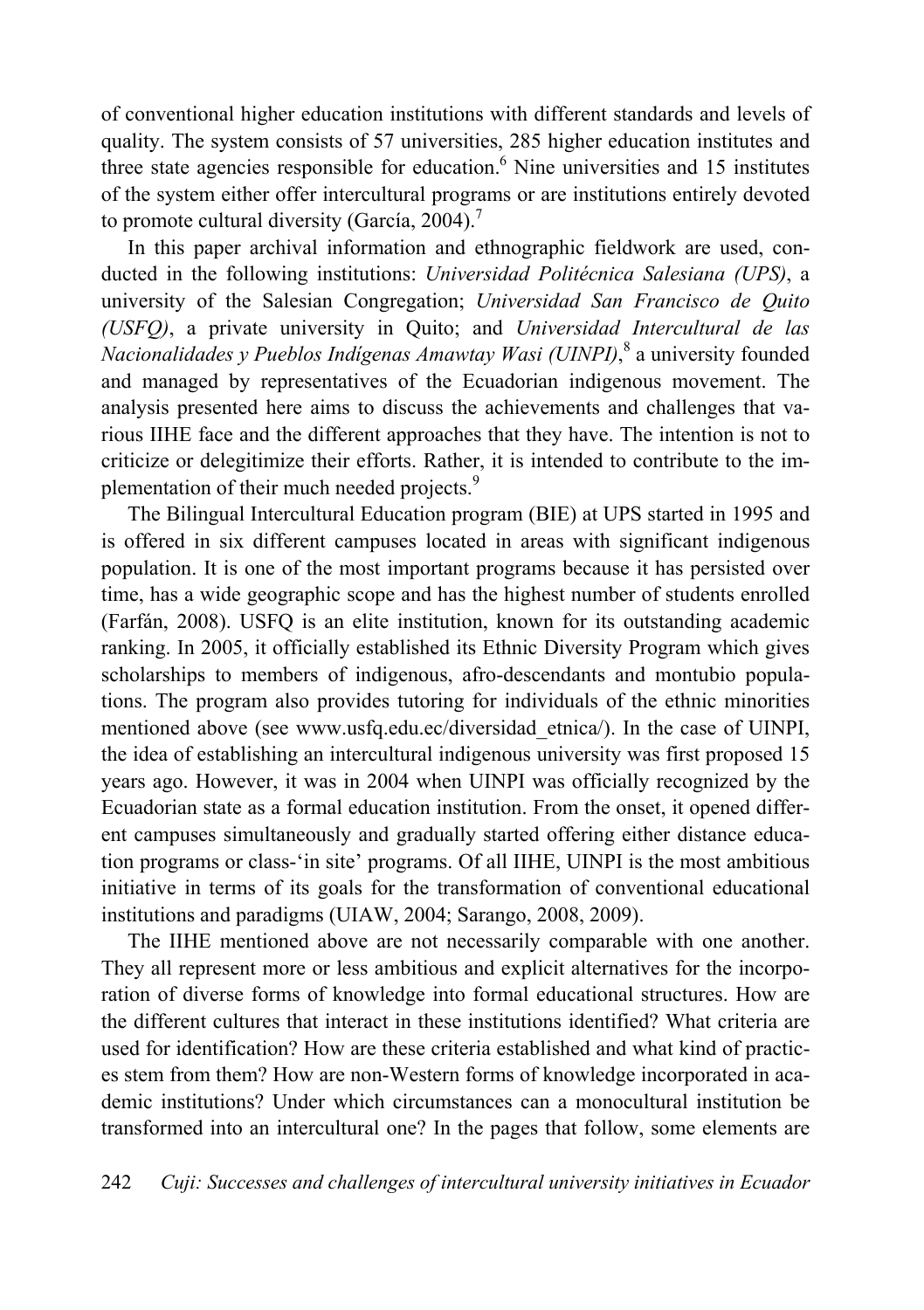suggested to take into consideration in order to provide some answers to these questions.

Despite the author's interest in theories of inter-ethnic relations, here the focus will be on the comparison of the practices and discourses of different agents that participate in the implementation of IIHE. The focus will be on their practices and on the discourses about the projects and policies that promote the incorporation of historically excluded and subordinate populations. For this reason, it seems that discussing the kind of education that individuals receive and its implications for both the individual and his or her ethnic group, is more important than advocating for any given theoretical perspective about intercultural relations.

## 2. Identity achievements and the danger of essentialism

Terms such as multi-, pluri- and interculturality imply the existence of various groups that are ethnically or racially distinct. That is the meaning of these terms in Ecuador, in particular, and in Latin America in general. As an aspect of the indigenous and afro-descendant struggle for official recognition by the state of their presence and cultural significance, intercultural education has contributed to the affirmation, development and recreation of subordinate cultures, and to the transmission of these cultures to their members. Intercultural education has contributed to the 're-ethnization' and valorization of the indigenous and afro cultures. It has contributed to a kind of valorization that can promote symmetrical relations between subordinate cultures and the dominant Western, white and mestizo culture.

Indigenous and non-indigenous intellectuals from different *fields* have contributed to the advancement of this struggle. Furthermore, this claim has been theoretically elaborated on, and it now constitutes an articulated body of knowledge that contains diverse, nuanced theoretical approaches. Some of these have been called Latin American cultural studies, de-colonial studies, *indigenista* studies, intercultural studies, ethno-education, etc. (literature on the topic is abundant: Montaluisa, 2008; Mignolo, 2003; Estermann, 1998; Walsh, 2009; CEDET, 2011). Beyond the theoretical level, this claim has been converted into a framework for action for political representatives and education agents who promote the training of political leaders. In what follows, this framework for action will be called a 'strategy of ethnization' (SE). This SE is manifested in different ways in the different universities. Sometimes it constitutes a set of criteria to provide benefits to certain students; other times it means offering courses on the culture and history of indigenous and afro-descendant peoples; it also sometimes simply implies attitudes that show appreciation for ethnic clothing and cuisine; and, lastly, other times it involves actions that publicly reprehend discriminatory practices and verbal expressions. All of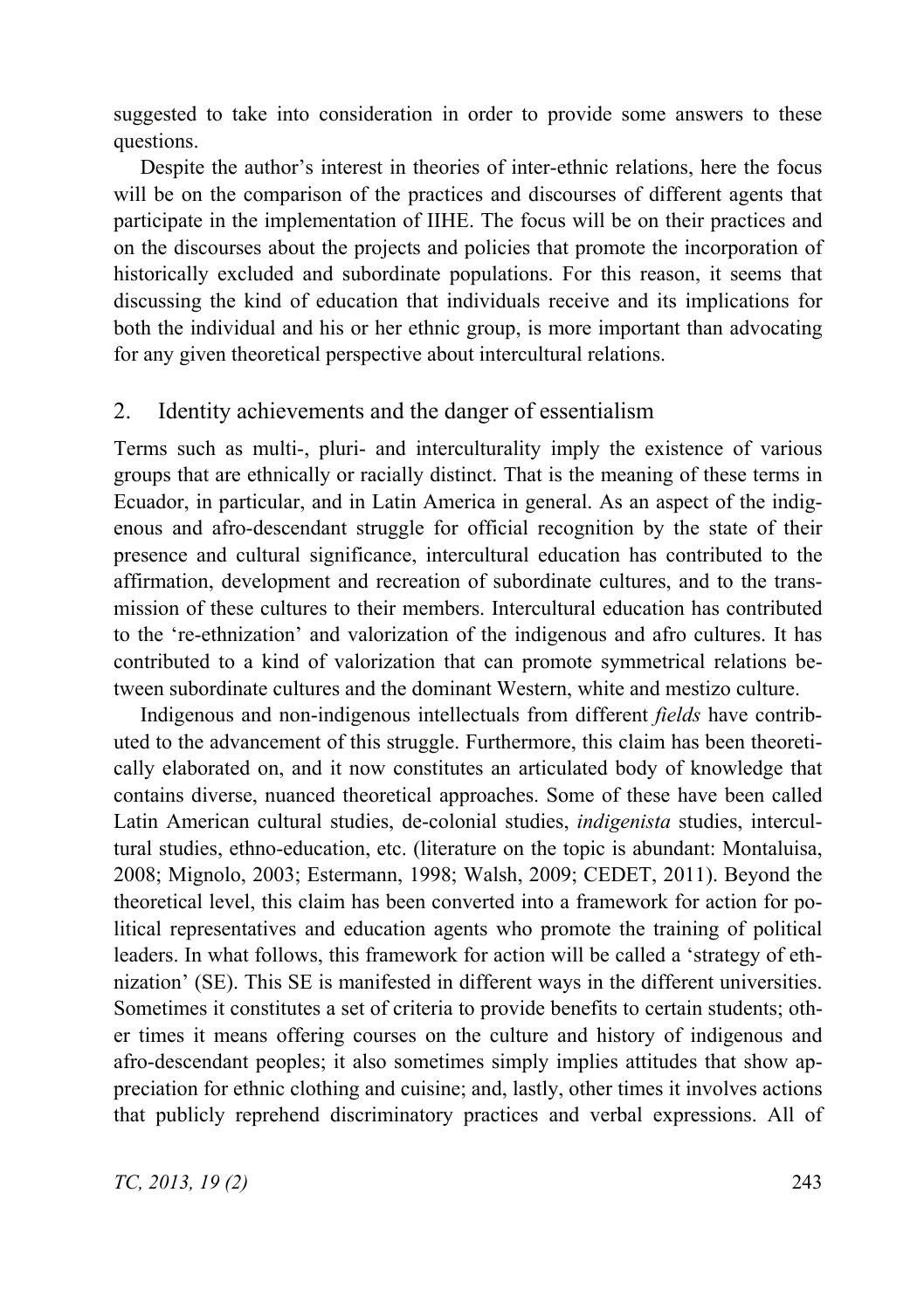these expressions of the SE are grounded on an implicit consensus about the criteria to define cultures and the boundaries established between them. The conducted fieldwork in intercultural education institutions allows pointing to: (1) the complexities behind this implicit consensus; (2) the way these complexities have been simplified; and (3) the efficient way in which this consensus operates in everyday relations.

## 2.1 Implicit consensus and substantiation of identities

With joining UPS university representatives – at the beginning of the research project – for a tour through the different campuses where the BIE program is offered, representatives where inquired about how they know which individuals belong to which indigenous nationality, and which nationalities are represented in each campus. The director's response was intriguing. When asked about how she knew who was indigenous, she responded in a very casual tone: "you can tell by the way they look".

The meaning of 'the way they look' is more problematic than what this casual answer conveys. In this answer, both the criteria for social classification and the different ways these criteria are used are at play. The expression 'the way they look' reveals the degree to which certain *principles of vision and division* of differences are internalized and put to work mechanically. Stating that physical appearance is used as a criterion for identification makes it clear, from the beginning, that there are physical features associated to defined criteria. What do people see when they identify others?

Different agents (university administration, faculty and students) answered in the same way – "you can tell by the way they look". It seems like people's clothing, their facial features, their height, the color of their skin, their hair, in sum, a number of phenotypic and non-phenotypic attributes provide classificatory information that has been previously associated with a cultural identity. Interestingly, different agents have different and sometimes contradictory criteria depending on the context, and not necessarily on their own ethnic background. For example, classification criteria seem to depend on: (1) the predominance of general classificatory principles; (2) the social position of the different agents in the classificatory structure; (3) the weight that has been socially assigned to each classificatory principle; and (4) the power and vested interests of the different agents.

The ideas that different agents have about their contexts speak to the way classificatory criteria are used. At UINPI, the university director considers that in the Tabacundo campus, the majority of the students are indigenous (Sarango, 2008, p. 269). One of the faculty members mentioned: "Here everyone is a descendant of indigenous peoples, but ideologically, they are mestizos. They are ultimately mesti-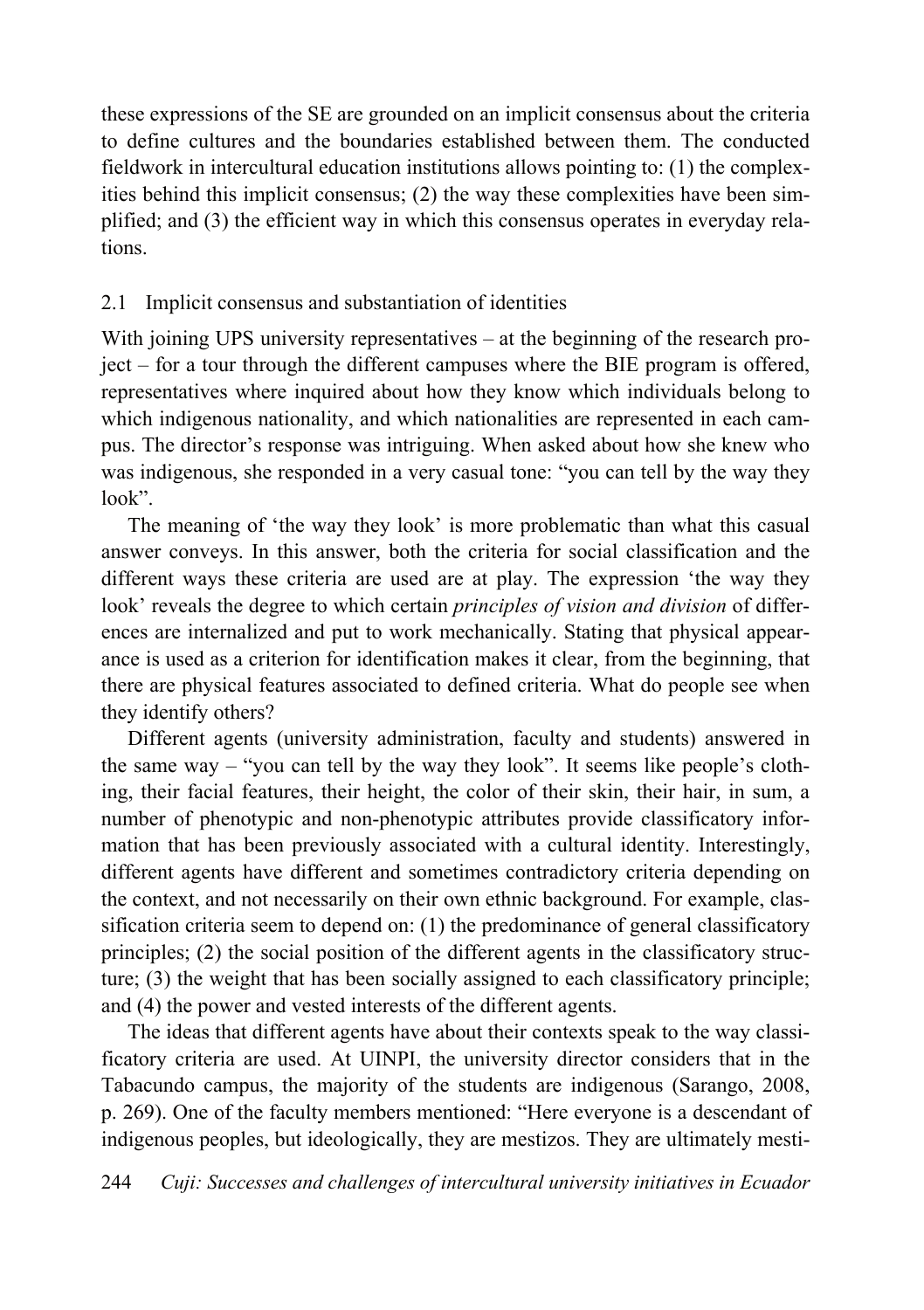zos" (Interview, UINPI Professor, May 3rd, 2009). A student in the same campus said: "Everyone here is mestizo" (Interview, UINPI Student, May 16<sup>th</sup>, 2009). Why do these differences in perception occur?

I have to say that I am half indigenous because I feel that the ones who do have a direct connection with the … indigenous culture … experience that reality in a particular way, as opposed to an ordinary mestizo who blended in a long time ago, who lives in the city and has nothing to do with the indigenous culture. In my case, despite the fact that I studied in the city, a typical weekend for me was going back to the farm to work … I used to go to the *chacra*10 and I used to help with the harvest. I ate yuca, bananas and even today I still eat *carne de monte*,<sup>11</sup> and so that identity cannot be taken away from me ... I feel that mestizos forgot about the indigenous that we all have within. For me, I realized that when I came here to study at USFQ. Before that, I never had any problem with identifying myself. In Puyo, where I grew up, because it was a small town, I never had to make a distinction between who was white, black, yellow or green. My cousins were all indigenous. I used to play with them barefoot. We would eat anything. That was never an issue for me … I never wondered why they were a little … well, they are not so different than me because I still have some indigenous features, although I've changed a little bit. But when I came to Quito, to the city, it was shocking to me to see that *people here are very selective* and, when I started to attend USFQ the shock was a little bit more dramatic because here you can find wealthy people, and many of them are white, have blonde hair and blue eyes, but they are still Ecuadorian … I don't know if they say that they are mestizos, but I guess they say they are white. And there I was with my dark skin. At that time I was slightly thicker and had long hair … just like every other Kichwa woman. I obviously stood out because of that and also because of my size. In that moment, being part of the Ethnic Diversity program was for me like being with the people that I had always been with. In Puyo, I was always used to being with indigenous people, and here I made groups with them as well. In that moment I felt like I belonged to my people, the indigenous, and not to others … We missed the food … It was not the same here. If I had friends from Quito, we would be very different in many aspects ... The majority of the friends that I made in this university were from the Amazon or from the Coast. Just a few of them were from the Highlands. That's because with the people from the Highlands we didn't miss the same things and we didn't understand each other very well … In terms of personalities, as a culture we are a bit more open. We say things straightforward. Perhaps sometimes we are too hard or we take offense more seriously, but we are very direct in what we say. Here in the Highlands, I don't think that's the case ... So, in that moment, I started to identify myself with the indigenous. I started to love the indigenous. I started to feel much more special, and that helped me a lot to become more involved in the program. And now I work here [at USFO] (Interview Diana Chavez, USFO alumni, September 28<sup>th</sup>, 2012).

Peter Wade (2000) describes how notions of race and ethnicity have depended on various categories in order to substantiate their hierarchies and classificatory structures. Notions such as lineage, phenotype, clothing, social class, territory, language, and life style are used to 'identify' those who are indigenous, mestizo, afro, white,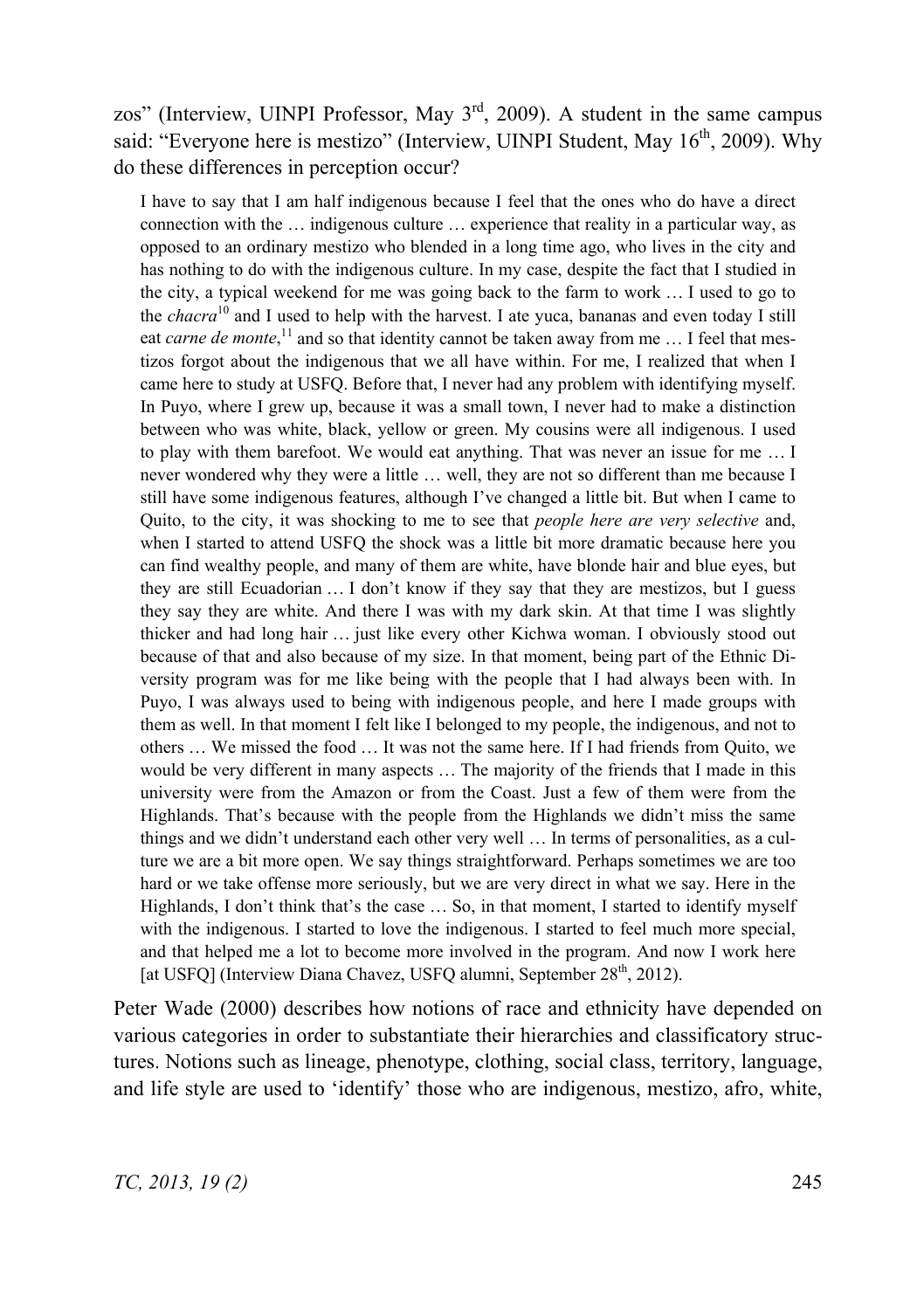etc. Diana's account allows to see the interplay between these criteria in the structure of the discourse of identification.

Historically there has never been one single criterion for classification; nor has one criterion been replaced by another in a linear fashion. On the contrary, it has been the entanglement of all or many criteria which has produced different conceptions of ethnically distinct cultures and the boundaries between them. Thus, any given culture exists as a function of the entanglement of these legitimized criteria. Therefore, if certain agents perform classificatory operations using different combinations of criteria, any given individual or group will be classified according to each particular combination. The way relationships among individuals are established will depend on the value and place given to different criteria in the social hierarchy. Social positions are assigned in this way.

What has been referred to as the 'colonial consensus' is the consensus that attributes the highest value and the highest position to features such as white, European, urban, etc. This consensus has been exposed and challenged by various authors (Quijano, 2002; Mignolo, 2003; Walsh, 2009). It consists of a number of assumptions that have been used to buttress its 'strategy of ethnization' (SE). However, the colonial consensus rests upon another, more implicit one that is far more general and more difficult to change. This implicit consensus consists of the belief in the stability of the criteria for classification and in the existence of hierarchical structure of these criteria. Paradoxically, the SE needs to reinforce this belief, but in doing so, it becomes relatively inefficient.

As one can see in Diana's interview, her interactions with others at USFQ helped her strengthen her identity and recognize her indigenous background. Moreover she likes to identify herself as indigenous as opposed to mestizo. Now, if one reads her words closely, paying attention to the terms she uses to refer to the variation of characteristics, one notices a certain ambiguity with respect to the stability or variability of the features that she describes. She says that no one can change her eating habits and that she still maintains her ethnic features, although she has changed a little. This ambiguity occurs because, in her account, there are two sources of classificatory information that produce contradicting results. On the one hand, she believes that cultures are well-defined and stable entities, that is, she endorses the implicit consensus described above. On the other hand, due to her relational experience, she notices how some features change. For that reason, in her discourse, when she talks about culture in general, she refers to stable criteria, but when she talks about a particular case, she refers to criteria as changing entities. The moment that she puts together the different sources of classificatory information, cultures become stable while individuals become variable. Nevertheless, both are variable.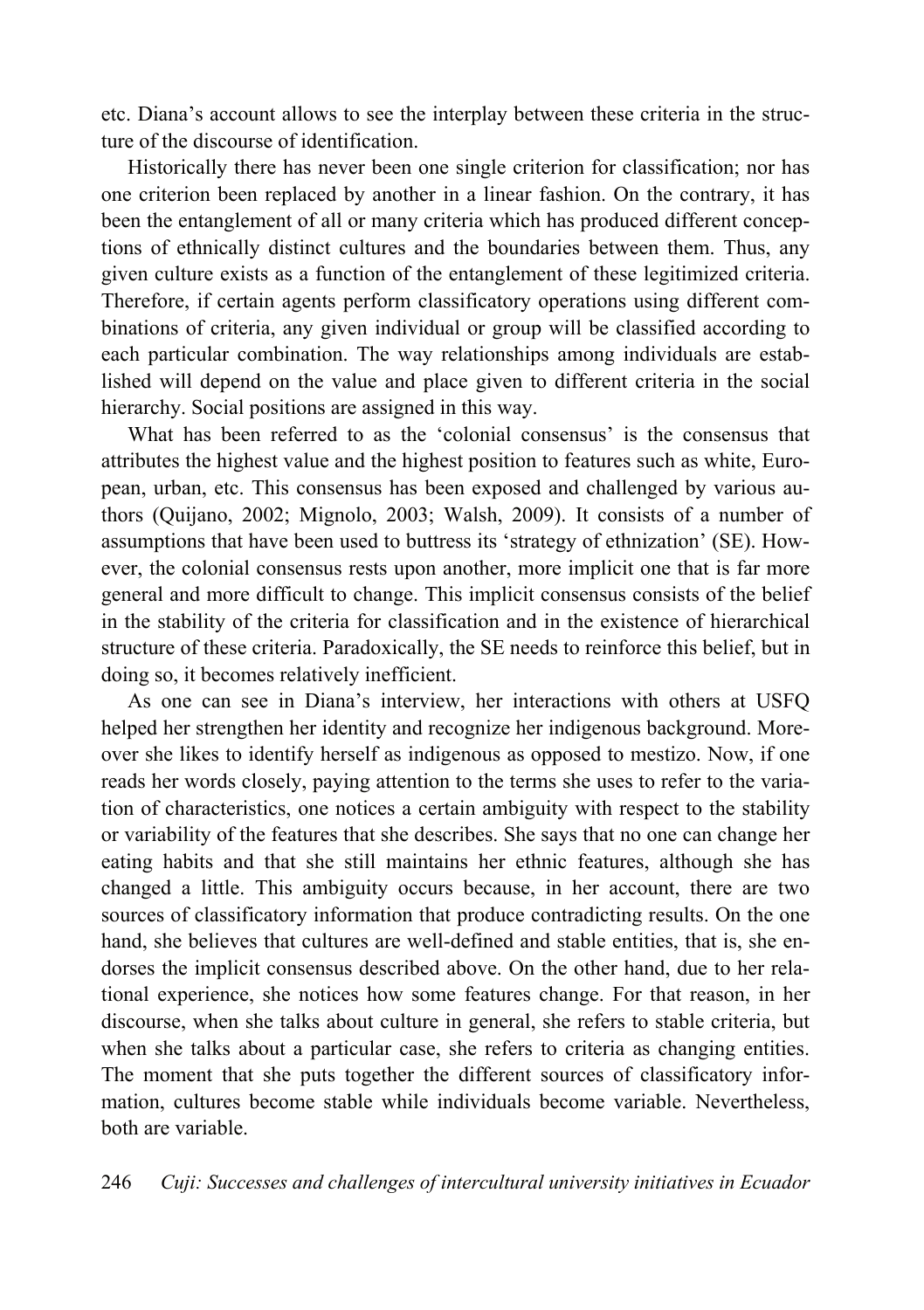In common discourse, one refers to the world as a substantiated being. One uses adjectives to describe its elements. One hardly ever thinks explicitly of the way the universe is defined based on relations. This form of relational definition is not evident to us.<sup>12</sup> When culture is determined through physical criteria – bodily or nonbodily traits –, it acquires a certain substance. When this is coupled with the faith in stable criteria, one is left with no other alternative but the essentialization of cultures and, with that, the conception of cultures as discrete (in the mathematical sense), almost natural classes. This, in turn, leaves individuals with the task of adhering to cultures in a discrete way. In practice, however, one can *play* with those cultural notions, as they are not discrete. Moreover the non-linear combination of classificatory principles contradicts the idea of stable criteria that the SE seems to require and reinforce. The work of scholars such as De La Cadena (2004) or Wade, show that "the boundary between indigenous and mestizo can be trespassed by manipulating those notions" (Wade, 2000, p. 48).<sup>13</sup> In the case of the afro identity, which seems to be more stable because of the stability of certain phenotypic traits (skin color, specially), "it is not correct to assume that racial definitions are completely fixed because they are related to bodily traits" (Wade, 2000, p. 49). They are variable just like the value assigned to them when the classificatory operation takes place.

The SE partially achieves its goal in the case of Diana. She recognizes her indigenous background, but at the same time she sees herself increasingly different with respect to the most stable aspects of the indigenous culture. One notices this because of the way she conjugates verbs when she talks about the changes that she has experienced. For instance, she says that she *used to* go to the *chacra*, she *had* long hair, etc. In sum, in her discourse she recognizes her indigenous background, and in practice, she becomes increasingly more mestizo – today she lives in the city, she has changed a little bit, she doesn't have long hair anymore, etc.

## 2.2 Other directions in the shifting of identities

The purpose of the SE is to make individuals self-conscious about their indigenous or afro identity by making them internalize ideas about culture and ethnic classificatory criteria. It is a strategy that changes the subjective configuration of the agents, which is a psychological operation. This goal is only partially accomplished because any given individual can recognize and celebrate their indigenous identity on the level of their discourse and separate from it in everyday practice. Moreover, this happens because in the discourse on substantiated identities the criteria used to identify cultures seem to be stable and discrete, even essentialist; while in practice, classificatory criteria are not stable and, therefore, neither are cultures. There is another reason why the SE does not achieve its goal completely: Identities shift in

*TC, 2013, 19 (2)* 247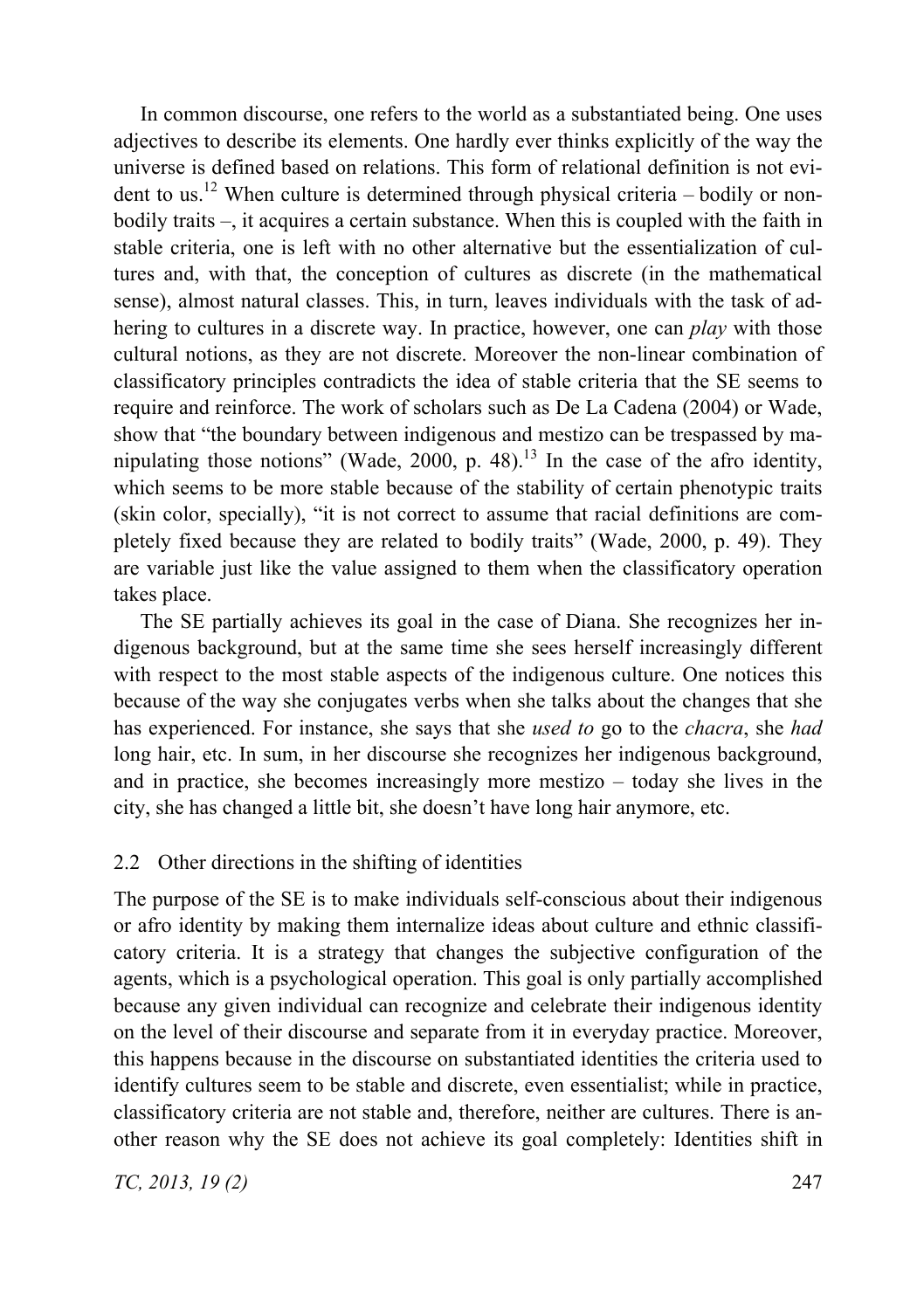different directions because different agents have their own classification structure, and they often *play* with classification criteria in their interactions with others. Sometimes agents even use criteria that they disapprove of when used by others.

For me, bilingual education has been a way to discover myself as a human being … For serendipitous reasons my sister quit [her studies at UPS] … She considers herself mestiza. *My entire family considers themselves mestizos with the exception of my father* … Since I was little I wanted to know where I came from. I saw other people saying that they have a genealogical tree, like the Alvarez or the Molinas. They say that they are white and, in my case, being the granddaughter of one of them and the daughter of an indigenous, there was always an issue. My grandfather used to say to me, "you are the daughter of the *longo*<sup>14</sup> Pulloquinga …" I was curious to know where I was from. I wanted to know who I really was, whether I was the Indian that my grandfather used to call me … or, like my mother used to say, "of course not, you are an Alvarez just like the rest of us". And so I think that the desire that I had to know who I was, was fulfilled there [at UPS], and that's why I say that I am indigenous (Alicia Pulloquinga, UPS alumni April  $26<sup>th</sup>$ , 2009).

Here the SE operates in the direction mestizo-indigenous. Alicia used to think of herself as mestiza because of the way she dressed, because she lived in the city and because of her mother's ethnic background. At the university, she began to identify with her indigenous identity, giving more importance to her lineage and appreciating more fully her father's background. The dynamics of the categories mentioned above are evident here. The belief that some criteria are more stable or valid than others is evident as well. It should not be overlook the fact that in these dynamics, power relations are very present.

I consider myself mestizo here. I mean, with him [an anthropologist who received his degree from UPS and is now a professor at UINPI] we tried to define myself. He said to me, "you don't wear indigenous clothes". But I said that I have an indigenous last name [Simbaña Cusco] and therefore I am indigenous. But then he explained to me that in order to be *truly* indigenous one must speak an indigenous language and wear indigenous clothes. Therefore no one is indigenous here … *I have no culture because I am mestizo* (Wilson Simbaña Cusco, student at UINPI, May 16<sup>th</sup>, 2009).

When trying to define his identity, Wilson gave more weight to his lineage. For him, his last name defined his identity. But after taking classes with an anthropologist who talked about culture in his lectures, the weight shifted to clothing and language. That made him question his ethnic identity. That is, he went through a process of 'de-ethnization' in terms of the goal of the SE. The new framework made him consider himself a mestizo. The direction here is indigenous-mestizo.

Intercultural education has a psychological function. Although that is an explicit and intentional function, intercultural education does not take into consideration the following. First, the process of assuming an indigenous or afro identity, that is, the process of 'ethnization', can be as violent for an individual as assuming the white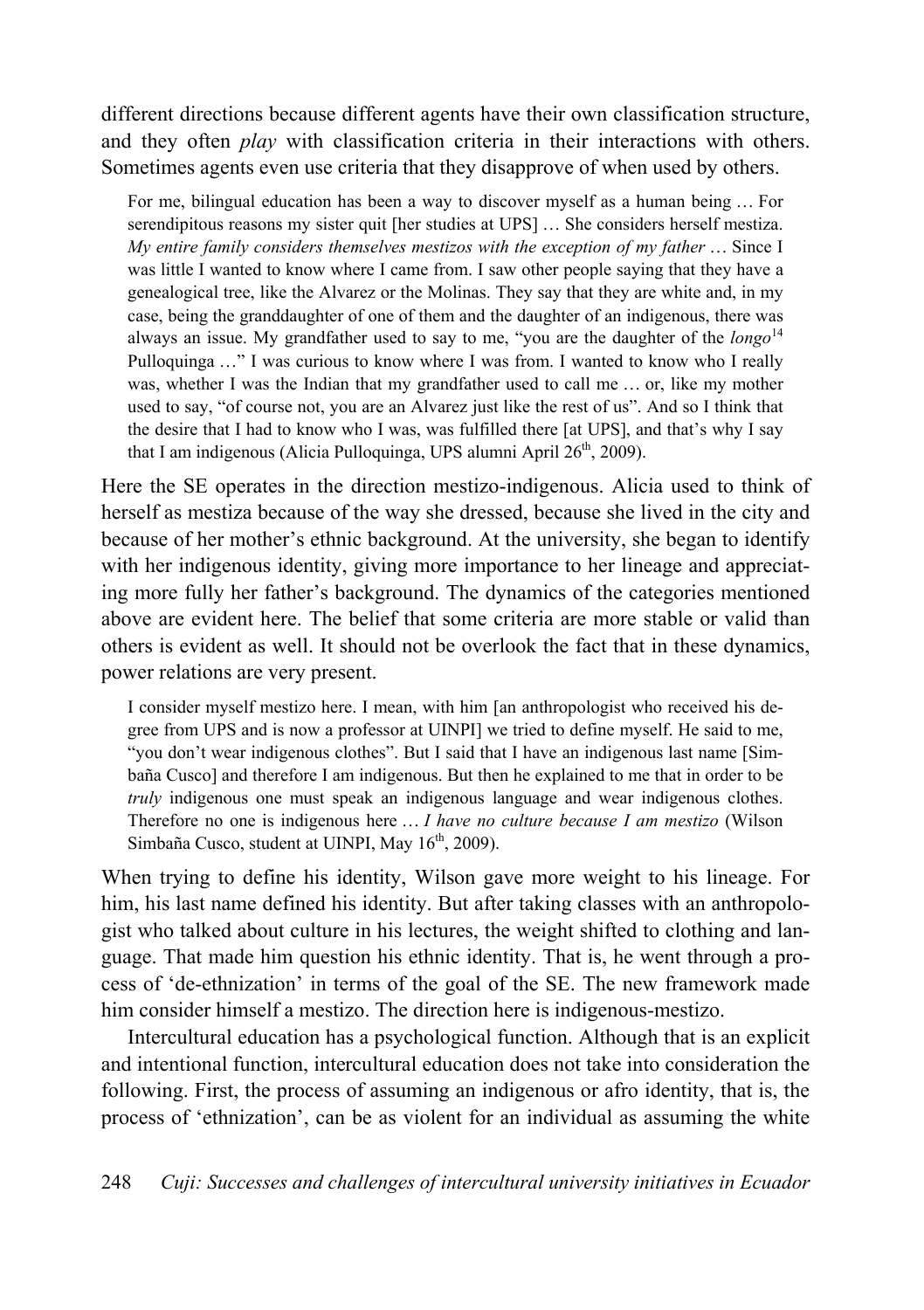identity. It can produce a 'cultural vacuum'. Second, inducing individuals by the use of force (physical, economic and/or psychological) to prioritize the classificatory criteria of those who hold power in everyday relations over their own criteria, is exerting the same type of violence (material and symbolic) that is criticized by decolonial and *indigenista* scholars. It occurs in the opposite direction, but it is exerted upon the same disenfranchised subjects. And third, if the idea of the stability of cultures and their boundaries is endorsed and transmitted, then mestizos are located in a conflict position that tends to imply violence and discrimination. Furthermore, this renews racial prejudices based on the idea of purity.

This occurs because all people are part of the implicit consensus that states that classificatory criteria are stable and discrete, just like their substantive hierarchical structure. All people act, identify others and establish relations using those *principles of vision and division*, even when – and despite the fact that – they work to improve the situation of excluded and subordinated populations. All people operate in this way, even if they are part of that subordinated population. The SE reinforces this implicit consensus and, in this way, it can renew racist practices.

#### 2.3 Making the other heterogeneous, making differences gradual

It is not suggested that the authors who have elaborated the theoretical tenets that underlie the SE are not aware of the danger of the essentialization of cultures because authors are aware of this danger and avoid it explicitly (Estermann, 1998; Walsh, 2009). On the contrary, it is argued that agents who do not elaborate the SE theoretically, understand and practice it in a way that tends, almost inevitably, to reinforce the implicit consensus and to reproduce the process of essentialization of cultures. This is a danger for these agents in their everyday intercultural interactions, precisely where they define culture according to the assumptions of the SE.

Our participation in the consensus is latent and is manifested in everyday interactions. For example, it takes place when a professor seeks a legitimate interlocutor in the classroom to talk about indigenous issues and addresses a student who is wearing ethnic clothes. But when students are not dressed in that fashion, they are not considered interlocutors. Another example is when language or clothing (and not self-identification or lineage) are used as criteria to allocate economic bonuses to different faculty members; or when only certain programs are offered to certain ethnic populations, for instance agriculture for indigenous people, or physical education for afro-descendants. A further example is when a foreign afro-descendant individual is more valued than an Ecuadorian afro-descendant.

It is not suggested that these programs or programs at other universities and their agents and practices should disappear. It is argued that the history of colonialism in Latin America and the particular life histories of different subjects who grew

*TC, 2013, 19 (2)* 249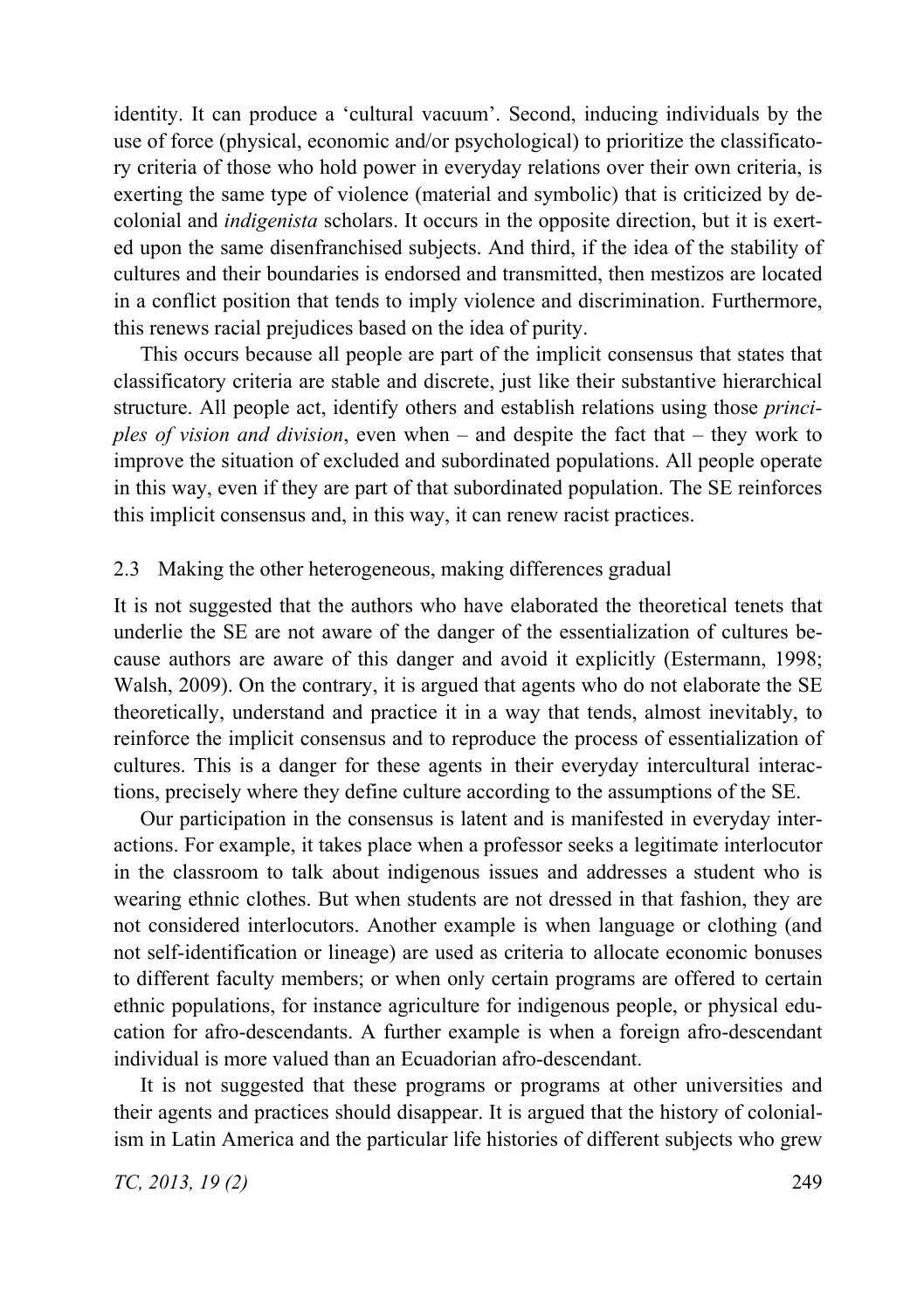up in societies with a colonial past, produce the *principles of vision and division* which lead people to believe that cultures and their boundaries are stable. In political practices and, especially, in everyday interactions, all people exert a new kind of domination upon ethnic populations, under the guise of the idea that they serve a good purpose.

The superiority status of the white, the ambiguity in the position of the mestizo and the homogeneity of the indigenous and the afro identities, are issues that still need to be addressed by the psychological function of bilingual education and by its theoretical apparatus, which endorses the SE. These issues will not be resolved by praising the indigenous and the afro identities of the past, but by integrating the white and the mestizo identities to the rest of the ethnic categories. In doing this, mestizo and white will be considered different categories but related to each other (white-mestizo) and, especially, to the afro and indigenous categories. This is how one can make differences gradual and make others heterogeneous.

The meaning that is attributed to the expression 'the way they look' is established through the experiences that agents have in their interactions with others, and not so much through the discourses that could be elaborated about those others. That meaning could be changed if those experiences had occurred in a different way. What could help to transform this meaning is not just formal education or political and anti-discrimination training, but facilitating true interactions with other cultures and their contexts. In the cases of Alicia and Diana one can see that their ethnic position shifted when they experienced interactions with people of a different background as well as with people that they could relate to. Relationships, for them, became more respectful or 'more selective'.15 An account of a mestizo student at UPS who started in the Otavalo campus (in the northern highlands) and then transferred to Latacunga (another campus in the central highlands) is interesting, as it speaks to the cultural differences and the way interactions in those contexts allow individuals to be aware of differences, conflicts and homogenized representations that are lumped together under the label of 'the indigenous'. The same is true for the superior cultural position of the mestizo.

Here the university is different because [in Otavalo] there are schools only for indigenous people and there are also schools for mestizos. But at the university, perhaps, there are more indigenous people than mestizos. I felt a little underestimated because of that. I thought, I won't be able to feel included; it will be difficult for me to fit in with the indigenous … My sister-in-law helped me a lot, and eventually I was able to fit in … I was worried about my kichwa and she used to tell me that it is just a language like any other one, and that I just had to start learning from the beginning … In the end, I was very happy right from the start with my indigenous peers and all that … Besides, they are very open people. I mean, they look at you a little strange … It's like it's not common for them to see a mestizo mingling with them … and that's why coming to Latacunga was shocking for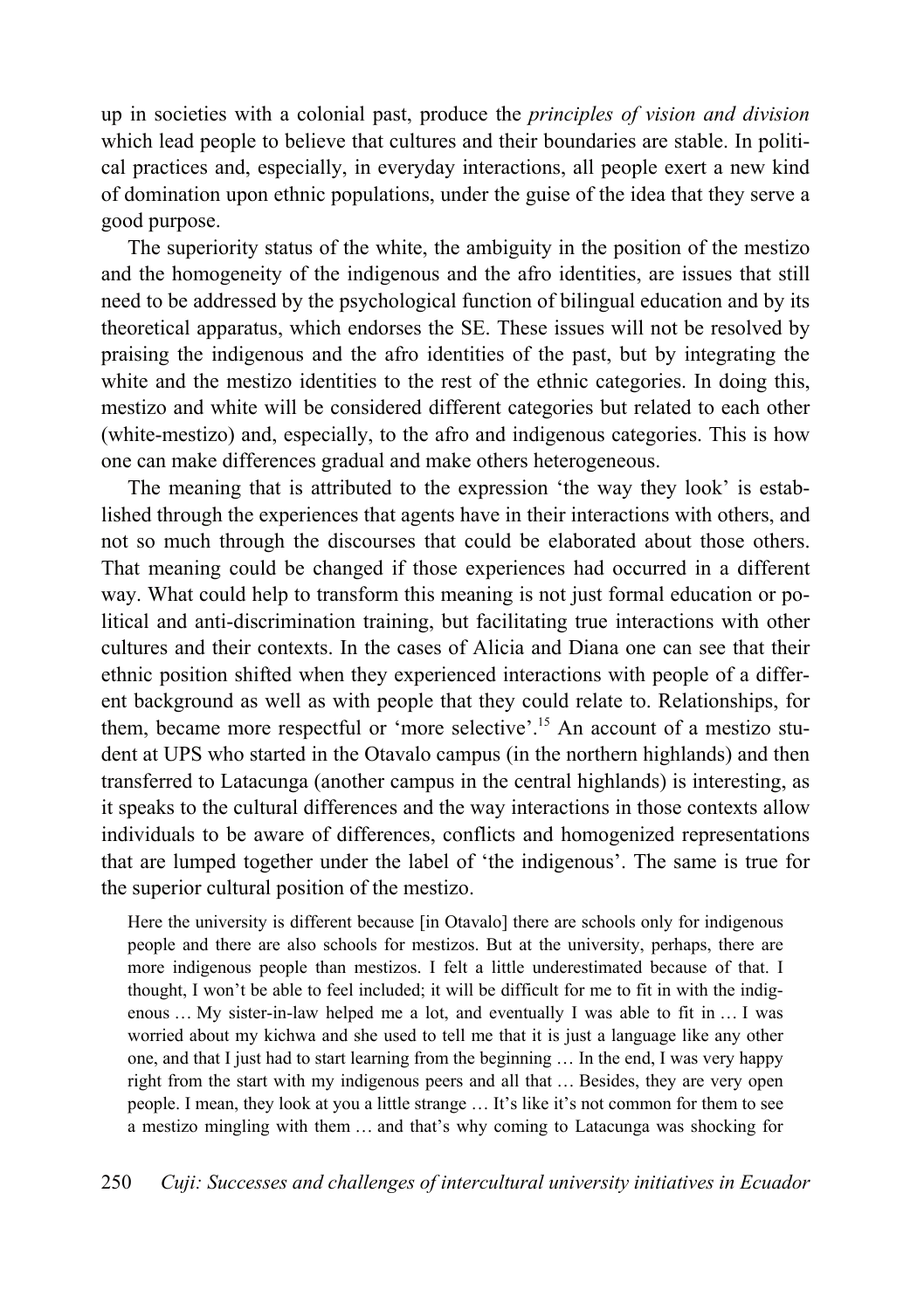me. I thought it was going to be the same here. *I thought that they were going to be the same because they were indigenous, too*. I thought that everything was going to be okay, that I was going to be in the same environment, *but it was not like that* … It was hard for me to fit in here (Interview Student PAC March 14<sup>th</sup>, 2009).

It was only through her interactions with two different groups of indigenous people (both of which were part of the Kichwa nation), that this mestizo student noticed that she had homogenized all indigenous peoples. Besides, she learned that indigenous people find it strange that a mestizo would want to "mingle with them". Recall that Diana could only establish the difference between herself (who's half indigenous) and the indigenous from Puyo when she interacted with mestizos that did not fit with the idea that she had about others and about the whites.

These differences provide little support for the idea that cultures are discrete entities. Rather, they speak to the interdependence of their definitions and boundaries. IIHE are one step ahead compared to conventional academic institutions because, in these initatives, cultures coexist and interact in a meaningful and consistent manner. This brings about challenges that conventional institutions cannot even begin to imagine. For instance, after everyday conflicts of inter-ethnic relations have been made visible, how can the university address these conflicts as an institution, avoiding responses like indoctrination, repression or sublimation that would eventually reinforce essentialism?

It is not assumed that the theoretical elaboration of the SE, which could be also called the 'ethnic argument', and its application to practice are useless or far from reality. More or less stable ideals about identities exist because they bear some resemblance with reality. However, they are variable and have contradictory political uses if they are conceptualized as essentialized entities. If some actors have attained certain benefits from these ideals, that is thanks to the result of processes of political mobilization for the advancement of certain agendas, and not because of the substantive content of the ethnic argument. One alternative to avoid the danger of essentializing is the political, temporal, contextual and participatory determination of the different criteria that define cultures, in such a way that certain issues can be addressed, such as the subordination of the indigenous and the afro, the supremacy of the white and the ambiguity of the mestizo. *All* of these issues should be addressed, not just one of them.

The ambiguous status of the mestizo is manifested in the prejudices that are transmitted and reinforced in society. IIHE do not escape these dynamics. Rather, they are institutional places where prejudices are reinforced. For instance, faculty members and students reproduce prejudices through phrases that refer to mestizos as the improved race, the group with no culture, or the group that has been assimi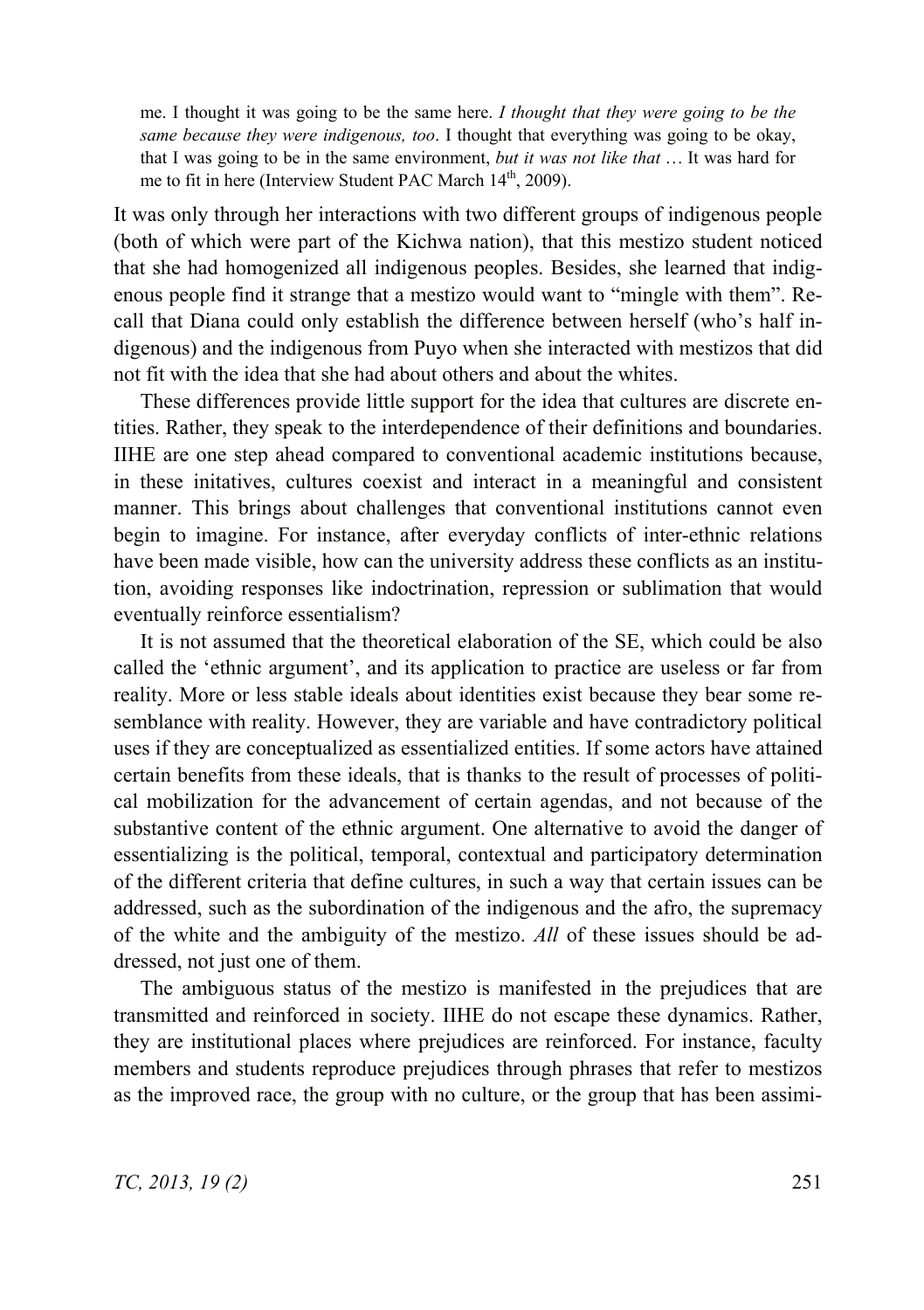lated to the white or the Western. The typical 'we are all mestizos' is another example of the phrases that void the substantive content of the ethnic argument.

The words of a professor at UPS convey the paradox in the argument. The argument is weak and needs to be address from a political standpoint: "Here, to the university and to the faculty, everyone is the same. *There aren't any* differences" (Interview Professor UPS, March  $7<sup>th</sup>$ , 2009). The ethnic argument needs to review its scope and limitations because, in practice, what constitutes its explicit purpose – to promote the existence of intercultural relations between individuals of different ethnic groups – becomes its implicit content. Besides, identification criteria become stable and apolitical, which legitimizes the criteria of the subaltern subjects.

## 3. Diversity of forms of knowledge and universalist hegemony

Ethnic political struggles are not restricted to the inclusion of individuals with ethnic markers. An important struggle involves the transformation of things at the epistemic level. That is, for the inclusion of other forms of knowledge. This is an area in which the ethnic argument finds significant resistance. The efforts of indigenous movements, afro-descendant organizations and, especially, certain academic circles, aim to legitimize non-Western and non-scientific forms of knowledge<sup>16</sup> in academia. These efforts also aim to transform hegemonic structures and the goals of production and reproduction of knowledge in conventional higher education institutions. Different agents that *play* at different levels in different *fields* converge in this project of transformation. Authors such as Macas (2005), Lander (2000), Fornet-Betancourt (2001), Santos (2005), Mato (2008), among others, use – and contribute to the development of – the ethnic argument, applying it to the production, reproduction and use of different forms of knowledge. An analysis of the application of the argument to IIHE contributes to reflecting on (1) the scope and limits of the argument; and (2) the differences in terms of position, power and *illusio* of the agents that participate in the intercultural education endeavor.

The institutions analyzed here have different ways to incorporate other forms of knowledge. Their differences speak to their different positions in the debate. USFQ is not interested in incorporating forms of ethnically-identified knowledge, but instead it accepts that anything could be analyzed in academia as long as the analytic exercise is a rigorous one. This implies a conventional academic understanding of the meaning of 'rigorous'. UPS acknowledges the differences and different needs of populations of different ethnic and cultural backgrounds. For this reason, it employs a strategy that could be described as 'additive' in the sense that it tries to incorporate different forms of knowledge by adding ethnic topics and subjects to the conventional curriculum. Moreover, this entails an effort to design a particular kind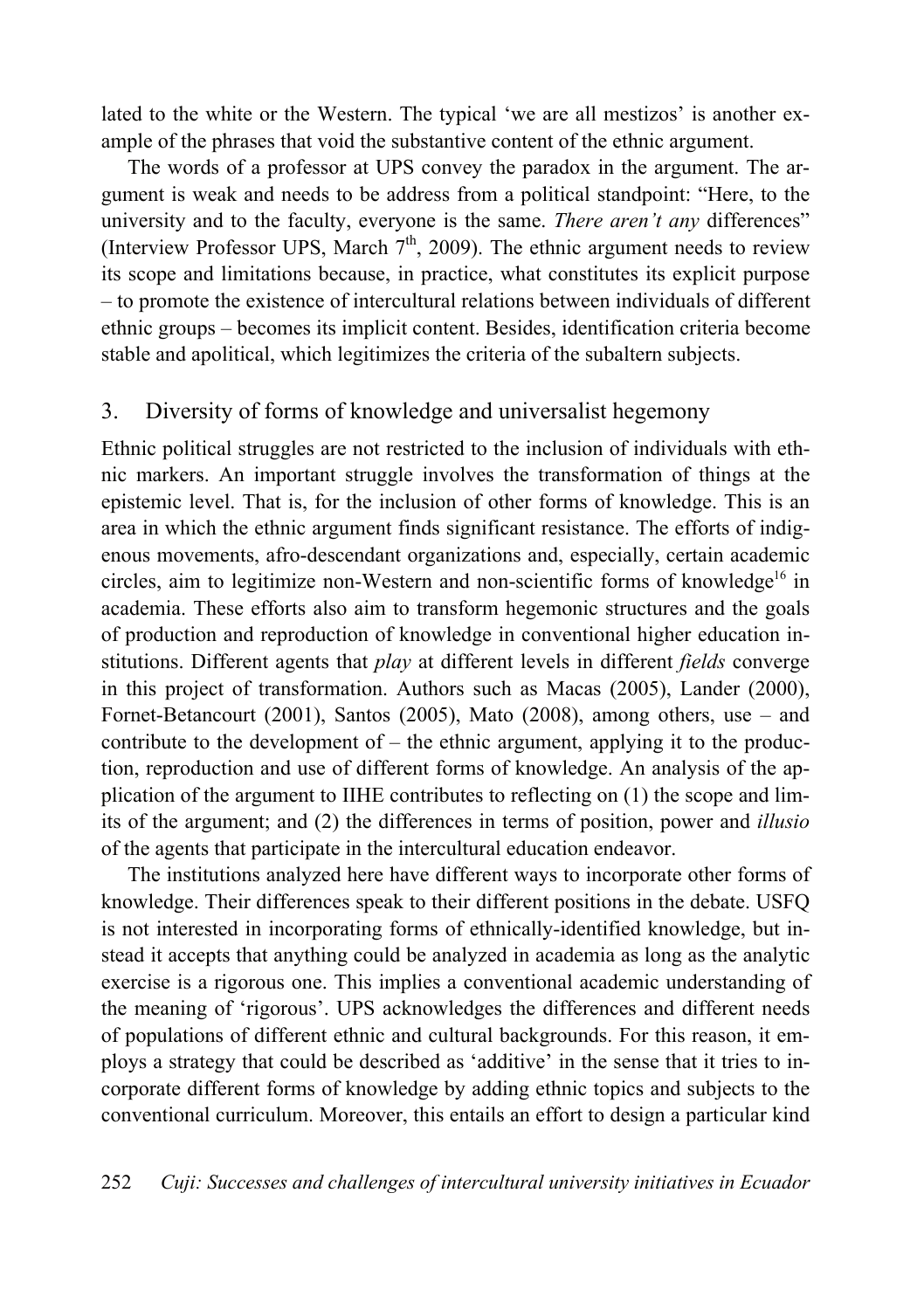of curriculum. UINP, on the other hand, takes what could be called a 'generative' strategy. That is, it tries to actively contribute to the development and transmission of indigenous science, as well as Western science.

Nevertheless, the differences in strategy of the IIHE for the inclusion of other forms of knowledge are not clear-cut, and the strategies are not mutually exclusive. There are two relevant aspects about these practices, which are also related to the inclusion of individuals. First, certain epistemic issues about the kind of incorporation that is pursued are addressed. Second, the different goals that drive that inclusion are discussed.

#### 3.1 Programs, agents and gateways

Formal education institutions have been historically characterized by their Western monocultural approach. However, these institutions are major gateways for the incorporation of non-Western forms of knowledge. This occurs because of a particular combination of factors. First, regardless of its positive or negative uses, anthropology, among other social sciences, has a colonial heritage that cultivates a certain curiosity for *otherness*. Second, education has become a strategic realm for the ethnic political struggle. Anthropology's contribution has been its concern with *the other* and their culture, in a way that would foster a certain appreciation for other forms of knowledge, other worldviews, other traditions, creations, etc. Pedagogy, on the other hand, has been functional in the transmission of legitimate cultural elements, legitimized or potentially legitimized elements. Both of these disciplines, anthropology and pedagogy, have made possible the recognition of non-Western contents and their dissemination in academia.

The history of disciplines shows how subdivisions have been created within and between disciplines to reflect the efforts to incorporate non-Western knowledge. Fields with names like medical anthropology, the anthropology of law, intercultural philosophy, ethnic education, ethnic psychology, cultural studies and ethnic studies, among others, refer to knowledge about populations with particular ethnic backgrounds and their ideas and practices regarding health, law, the subjective, worldviews, etc. Some of these fields have emerged and, historically, have become preferred by, and offered to, indigenous and afro-descendant individuals.

Also, many academic programs have been created in response to the need of social movement organizations to professionalize their leaders in fields like law, education, industrial agriculture, agroecology, anthropology, linguistics, etc. In order to make this possible, funds have been provided by development agencies in the form of scholarships, grants and support for programs and research (Bretón Solo de Zaldívar, 2001).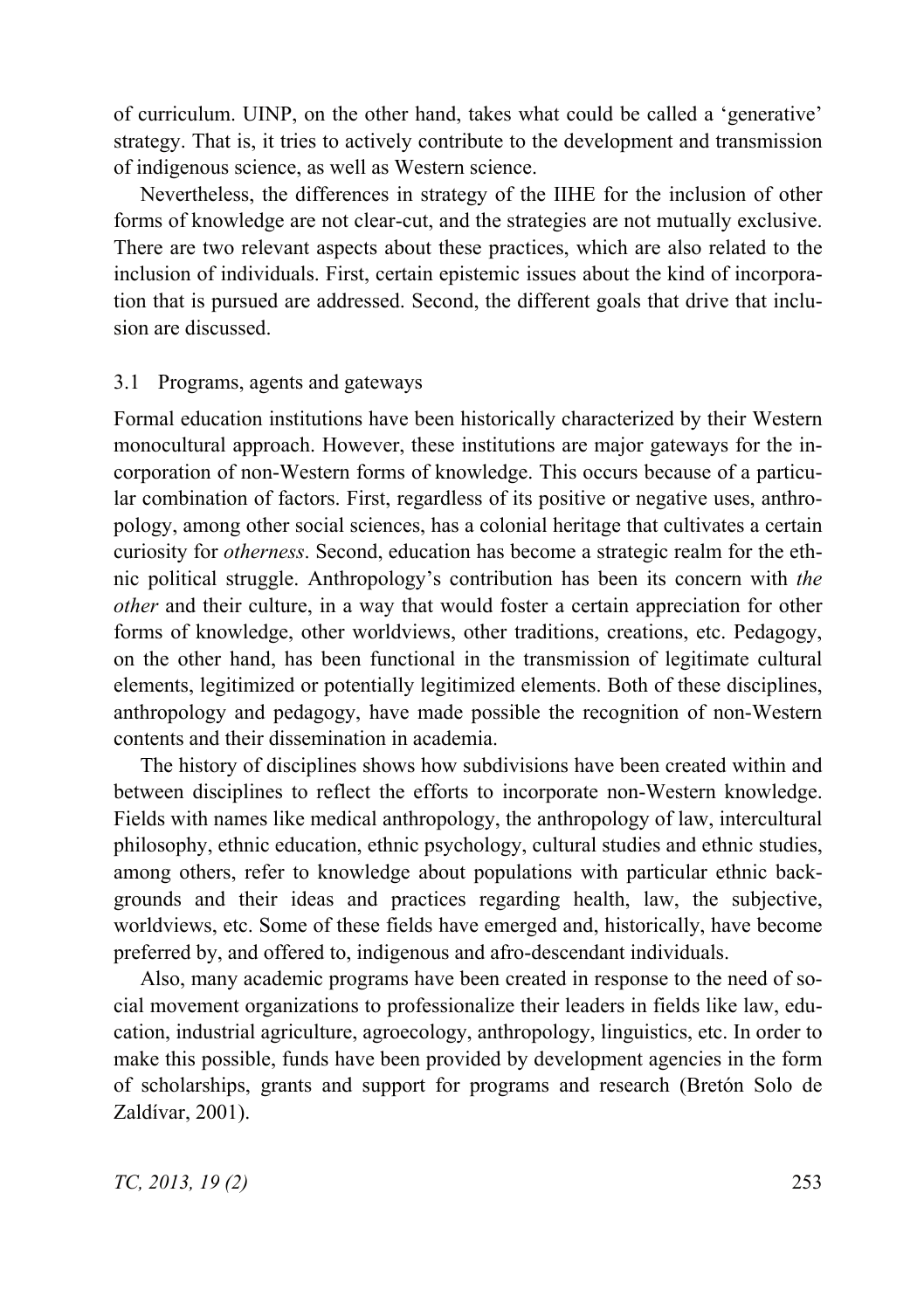In the effort to incorporate other forms of knowledge one can distinguish at least eight types of roles that reflect different forms of agency. These are: indigenous peoples and afro-descendants who possess different forms of knowledge; political leaders and social movements that demand the inclusion of those forms of knowledge; people in academia who conduct research about them, try to systematize them and contribute to their development; professors who transmit them; development agencies that provide financial support; the state, or other public actors, that legitimize or delegitimize the methods and results of other forms of knowledge; students who learn them and reproduce them; and other social agents that use them or could potentially use them. The categories in this list are not mutually exclusive, since any individual, institution or organization could perform more than one role at a time.<sup>17</sup>

Given the dynamics of the *academic and scientific field* and its strategic position, and given the importance of knowledge in contemporary societies, the circulation of knowledge is relevant not only for political purposes but also for social and economic ends. The circulation of knowledge includes its production, reproduction, uses, legitimization and appropriation. The dangers associated with this circulation are, on the one hand, the subordinate inclusion of some forms of knowledge, and, on the other, the inclusion of some forms of knowledge but not of their agents.

### 3.2 Subordinate inclusion and universalist ideals

Anthropology, pedagogy, and other social sciences and humanities, have promoted the incorporation of other forms of knowledge into academia; however, in restricting these forms of knowledge to the sphere of academia, these disciplines have also subordinated them due to universal ideals about what constitutes legitimate knowledge. Restricting other forms of knowledge to academic institutions involves incorporating them as exotic and interesting cultural elements. These forms of knowledge are considered exotic, curious, and superstitious; but, ultimately, they are beliefs that cannot be scientifically justified.

During the fieldwork at the universities previously mentioned, one came across many examples of subjects and topics that were incorporated from the standpoint of the universal Western knowledge, which was used to assess forms of knowledge that were not considered scientific. There is also an association between Western knowledge and scientific knowledge, which implies an appropriation of the scientific as exclusively Western. From the outset, this strategy accepts a subordinate position of subaltern forms of knowledge. And this, in turn, means accepting certain principles of validity that confer legitimacy. This is a very complex issue which has been addressed by some of the authors mentioned above. It should be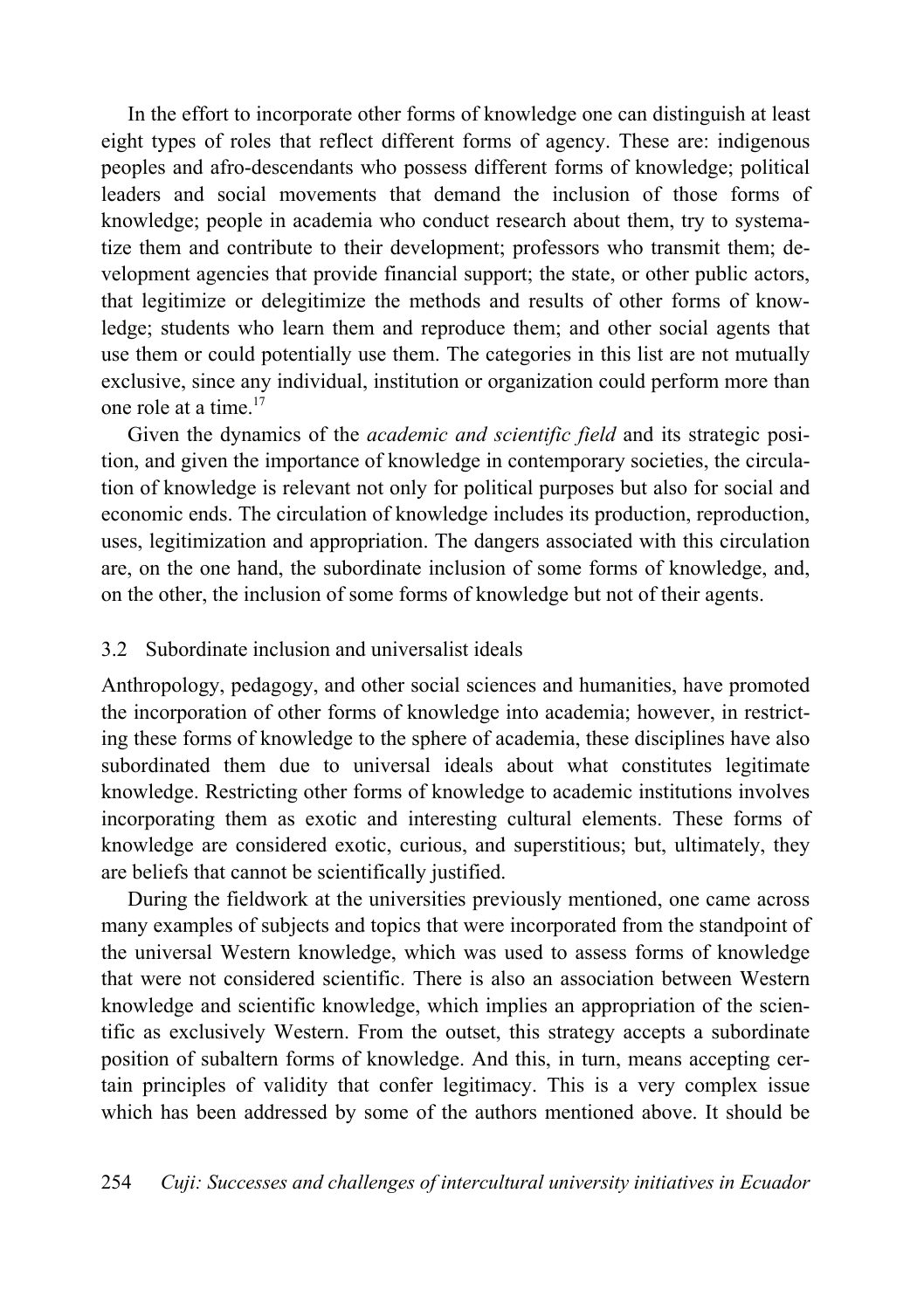pointed out that this kind of incorporation of different forms of knowledge not only misrepresents these other forms, but also subordinates the ones who possess them.

A student at USFQ who is in the final stages of law school mentioned an episode that illustrates how indigenous knowledge can be accepted, delegitimized and subordinated, and how those who possess this knowledge are subordinated as well, perhaps because of who they are. Beliza Coro's thesis focuses on indigenous justice, the extraordinary resource of protection in Ecuadorian law, and the juridical subordination of the former to the latter.

First, my thesis explains what indigenous justice is and how it works, avoiding the stereotypes that people see on TV … Then I analyze institutional control … We live in a constitutional state of rights …, and in this section I delve into where the idea of a constitutional state of rights comes from … I begin with describing how, in the past, kings would have to ask for permission …, then I describe how the idea of a charter emerged to write down the rights and duties that shape the agreement to live together as a society. At that point you start adding certain checks and balances that can be applied to the power of different authorities, including, in this case, indigenous authorities as well. Regarding indigenous philosophy, we talk about a well-defined kind of philosophy …, but that doesn't mean that with the framework of indigenous justice we can allow all sorts of actions, because that would contradict the constitution and constitutional rights … (Beliza Coro, USFQ alumni, September  $28<sup>th</sup>$ , 2012).

The universalization of Greco-Roman law, French law, American law or any other law, and its use as a common measure and limit to conceptions of the law or social coexistence within cultures that do not share a similar historical process or values, are problems that the philosophy of law and legal anthropology directly address. These problems will not be unpacked here given the lack of space, the objectives of this article and the lack of proper training required to address these issues in a substantive and fruitful way. However, what this article does show is that the aforementioned student, who identifies herself as indigenous, simultaneously acquires both an indigenous conception of justice and a Western conception of justice, without realizing that one is politically, but not epistemologically, subordinate to the other. Furthermore, in the everyday practice of inclusion, not only is the indigenous conception of justice delegitimized, but so is its possessor.

When I had to explain the concept of 'living well', …, when I was explaining what the philosophy of 'living well', of *sumac kawsay*, means in the Constitution [2008], I had to explain – as the only indigenous student in my class – what this means, what our indigenous philosophy is all about … I felt a bit bad because when I was presenting, a classmate said … I was telling the class about frogs and their importance to us. When frogs make noise and jump around, that means it's going to rain … I was explaining this to the class when all of a sudden, a classmate said, "well, that's ridiculous". He completely minimized the importance of what I had said, and he said, "I'm not going to ask the frogs if it's going to rain if we have meteorologists". Or another time, when someone said, "how can we ex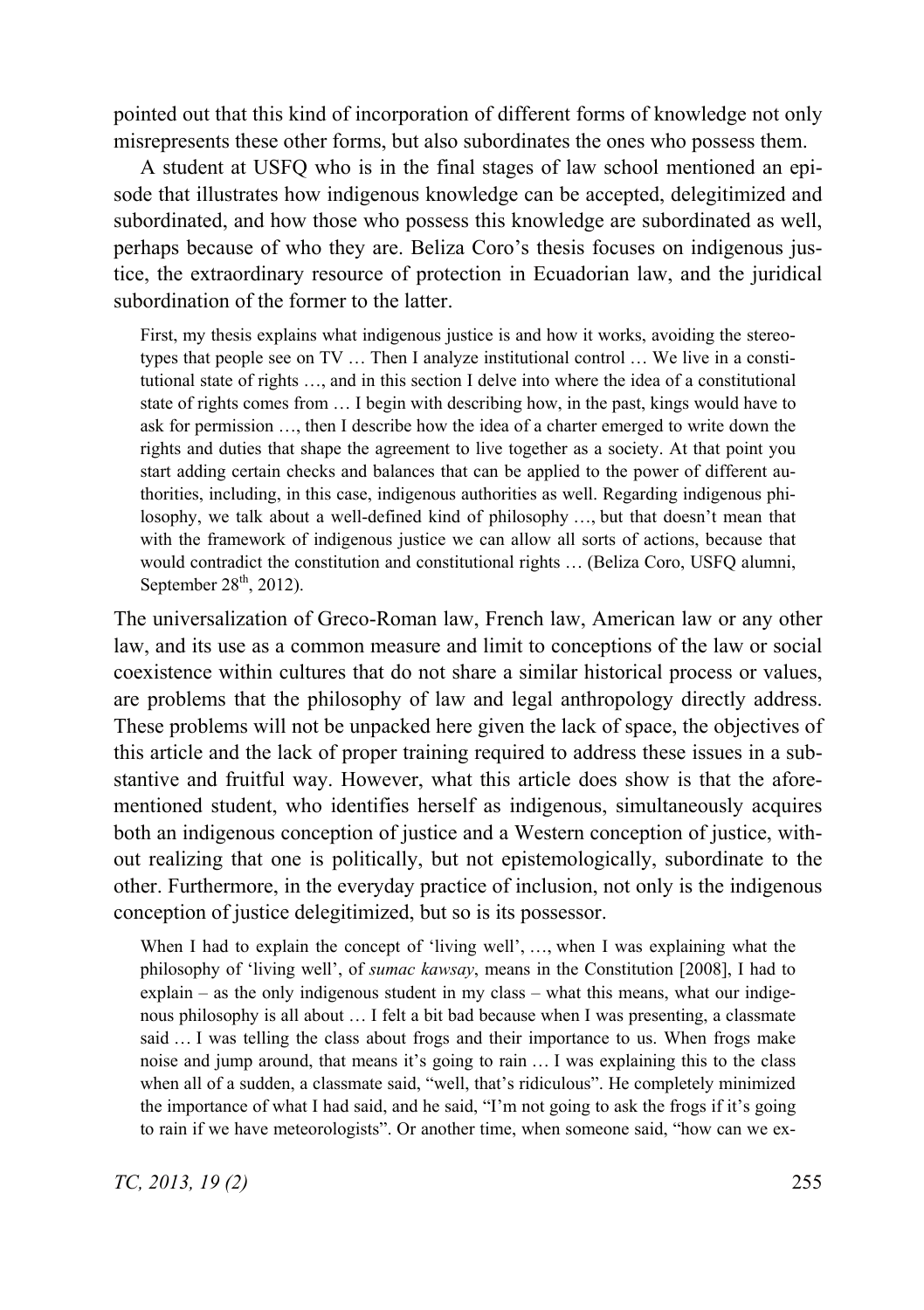pect someone who hasn't received an education to know any better". More than discrimination, it was a lack of comprehension on both sides of [indigenous] knowledge. For example, the topic of the indigenous justice system was very controversial. Several times I had to scream when I defended what it meant because they had to understand that it exists. And they would say, "why does it exist? It should be erased. It should be prohibited". And those were my classmates … Perhaps many of my classmates saw it as something that did not belong in Ecuador, as something that could not be accepted. The power to tell them no, that [the indigenous justice system] really does exist, and that they had to understand that it exists, and that if you're going to be a lawyer you have to understand that there is [an indigenous justice system] … [For them, that is] invalid. "If it exists, it's only for them [the indigenous], not for us [mestizos or whites]". But just as I understand what is yours, you should also understand what is mine (Beliza Coro, USFO, September  $28<sup>th</sup>$ , 2012).

Legal pluralism is a relevant field within the social sciences, especially in anthropology; however, it is not an important subject or field within law schools, even at universities with intercultural programs or law schools. Therefore, although non-Western justice systems are included in anthropological studies as different forms of epistemological pluralism, these systems are subordinated or rejected altogether in law school programs, where legitimate law is studied, the law that will be practiced in society. After all, an anthropologist would not be allowed to practice the law or serve as an attorney or judge. Furthermore, the agents who legitimize this law education system do not allow degrees or law programs that relativize non-Western conceptions. That is what occurred when UINPI was being reviewed for acceptance. Initially, UINPI had proposed to offer a law program; however, after the expert reports were completed, it was eliminated (Sarango, 2009).

Beliza had to defend the indigenous worldview and system of justice within the field of law, where she noticed that it was misunderstood or rejected altogether, and it was within this field that she had to subordinate certain principles to others. However, it is precisely within the field of law that the indigenous system of justice must be legitimized, through a dialogue that is aware of, but not restricted to, the asymmetries of power, and the symbolic, cultural, social, academic and even epistemic capital that certain conceptions of justice possess over others, especially the conceptions of the legitimizing agents. The same argument could be made for other subfields as well.

Is it possible for the ethnic argument to be extended into other areas of knowledge? This question is posed considering that in the case of the law, the ethnic argument works quite well and is based on the notion of epistemic pluralism, but it is not totally accepted in everyday social practice. It is a question that cannot be answered *a priori* with any certainty. But above all, it is a question that accepts the idea of the universalization of a certain kind of scientific knowledge that has managed to attain a superior position.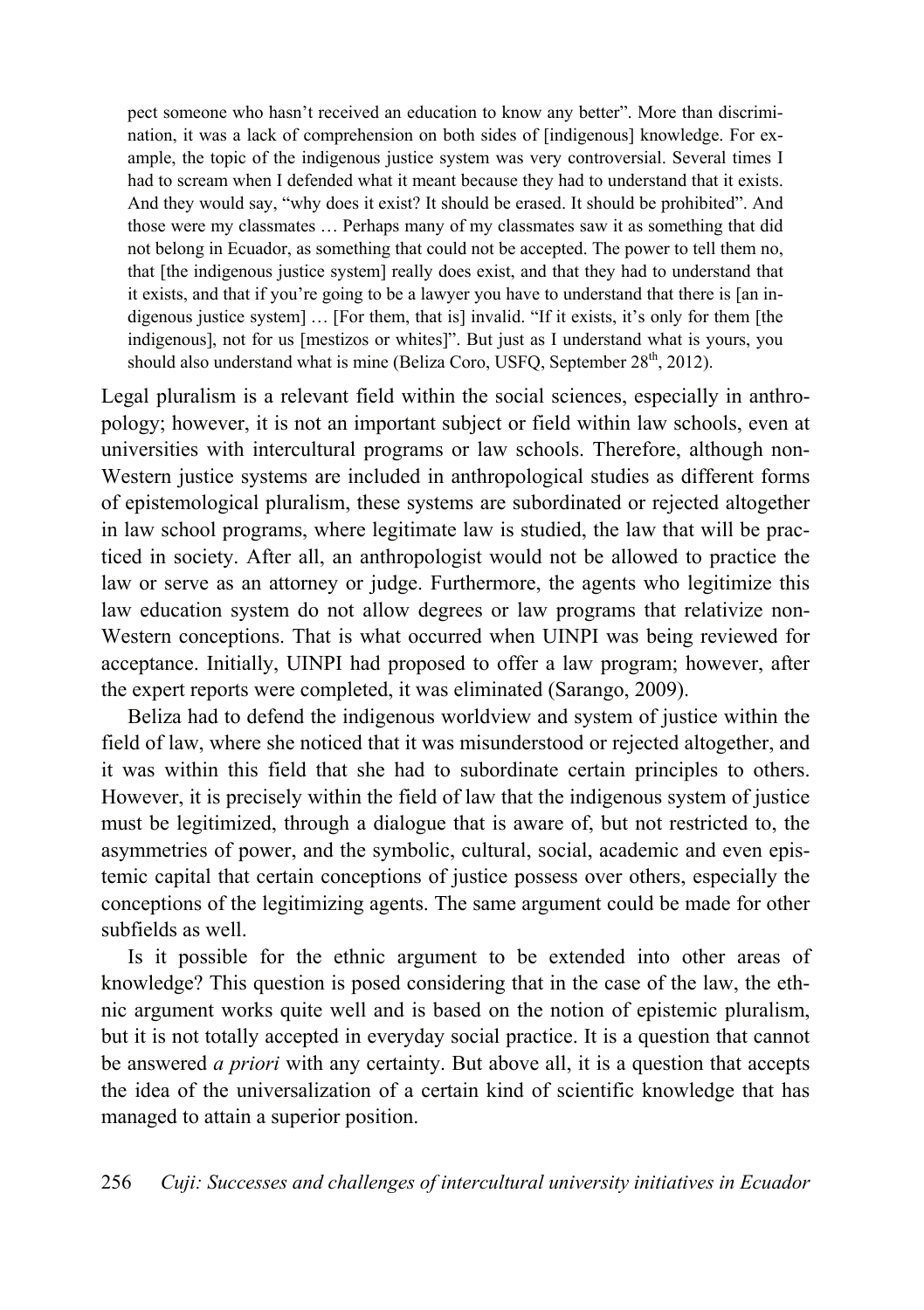There are good reasons to cast doubt about the universality of any type of knowledge (Mato, 2008), including any form of ethnic knowledge, precisely because all forms of knowledge are temporally, spatially and culturally conditioned by the circumstances. This idea has been put forward by the advocates of the development and inclusion of indigenous and afro-descendant forms of knowledge. However, all of the actors who participate in the debate, or those who can actually legitimately participate in it, have received a type of education that has promoted not only certain contents, but especially certain *principles of vision and division* that make up their academic common sense (*doxa* and *illusio*). Often, these actors also find themselves in contradictory positions.

History and the philosophy of science are useful to identify the reasons why a certain kind of science has acquired this universalistic pretention (Giere, 1995), while precisely the very same scientific disciplines show that knowledge structures change (Kuhn, 2004). In this light it is reasonable to expect that another change could result from the incorporation of the knowledge of other cultures, even if some of their elements are rejected, forgotten or debunked. The key point is not that these elements be considered useless or false, but rather the fact that they are thoughtful concepts that bear a relationship with certain agents and their ends. It would not be very productive to pretend that non-Western or non-scientific forms of knowledge can yield the same exact results as scientific knowledge.

#### 3.3 Different goals of epistemic pluralism

The diverse objectives that actors pursue when they are part of the circulation of ethnically-distinct forms of knowledge are an important issue for the kind of inclusion that is intended to be achieved. The author became interested in this topic when seeing the interaction between faculty members, students and other people in academia (through their works) in the classrooms of the IIHE.

The class on ancestral architecture, which is part of the Architecture program of UINPI at the campus in Tabacundo, is about the technical and cultural aspects of structures built in the Andes by different Pre-Hispanic civilizations. The author had the opportunity to sit in some of the sessions about the architecture of the pyramids of *Cochasqui*. The professor's presentation was based on Estermann's interpretation of the Andean man (1998). The students in the session were far more interested in the software (Autocad) that was used to draw the pyramids of *Cochasqui* than in the pyramids themselves and their meaning. Moreover, their meaning was being portrayed as something of the past, even though Estermann himself points to the fact that these structures were built by a contemporary living culture. The students requested that a copy of the software be given to them, and they also asked for more training in it so they could use it for things that they could use or sell.

*TC, 2013, 19 (2)* 257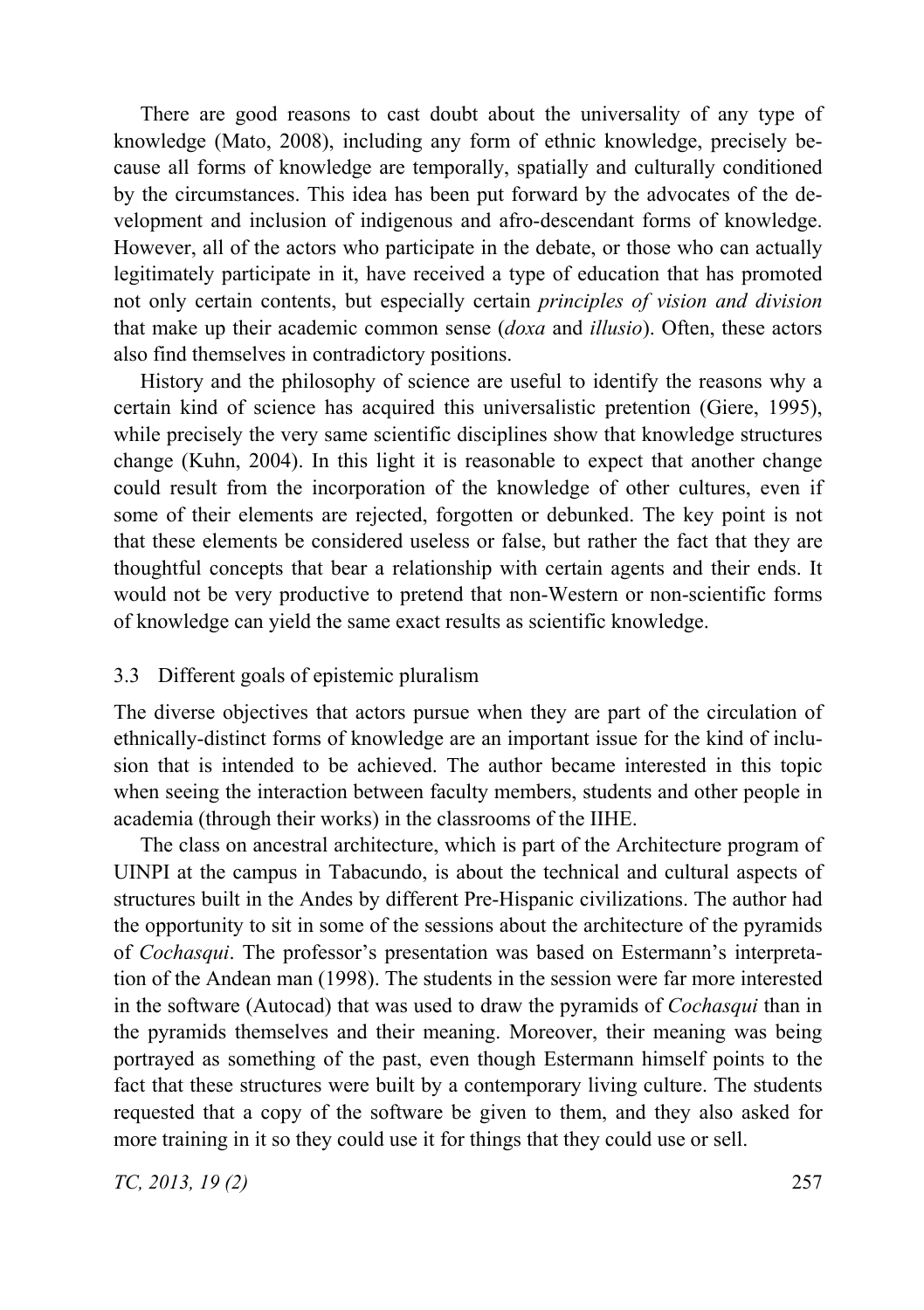The different actors that intervene in the IIHE do not have the same objectives when they promote the circulation of ethnic knowledge, even when no one would have any reason to oppose the incorporation of other forms of knowledge or desire a subordinate kind of inclusion. Those different objectives and interests, along with the different power that actors have and the different *fields* in which they *play*, are the reason why some forms of knowledge circulate in certain ways, while others don't circulate at all. Indigenous and afro-descendant peoples, academicians, politics, professors, students, development agencies, the state, etc., all are engaged in disputes in their own *fields*. Therefore, it is reasonable to expect that all individuals develop, present and use different forms of knowledge in ways that benefit them depending on their position in the respective *field* (Bourdieu, 2003, 2005). This dynamic produces contradictions that affect, to a greater or lesser extent, individuals and groups that possess less power and a *specific capital*, and therefore, that occupy less privileged positions.

Some agents defend the ethnic argument or ethnic knowledge in general, in a way that procures them more visibility or a better position in the *academic field* or in the *political field*. This desire for a better position can make professors use the argument in an essentialized or universalized way. Students, on the other hand, sometimes do not assimilate ethnic forms of knowledge because of their practical or contextual interests; other times they assimilate them in a subordinate way; and, finally, due to learning subordinate forms of knowledge, they sometimes end up receiving a subordinate kind of education (Cuji, 2011). This last situation produces the very consequences that the ethnic argument fights against and tries to transform.

# 4. Conclusions against essentialisms and universalisms

The visibilization and positioning of ethnic communities is the main purpose of ethnic social struggles, particularly in higher education. This endeavor faces the challenge of addressing the essentialized differentiation of cultures and their limits. This differentiation makes problematic the implementation of the SE in IIHE, which could involuntarily reinforce subaltern classificatory criteria and renew forms of racial discrimination.

The incorporation of indigenous and afro-descendant forms of knowledge can easily reproduce the subordinate position because of universal ideals attributed to science and sometimes accepted by those who take part in struggles for the incorporation of ethnic knowledge. This kind of inclusion not only misrepresents those forms of knowledge, but also subordinates those who possess them.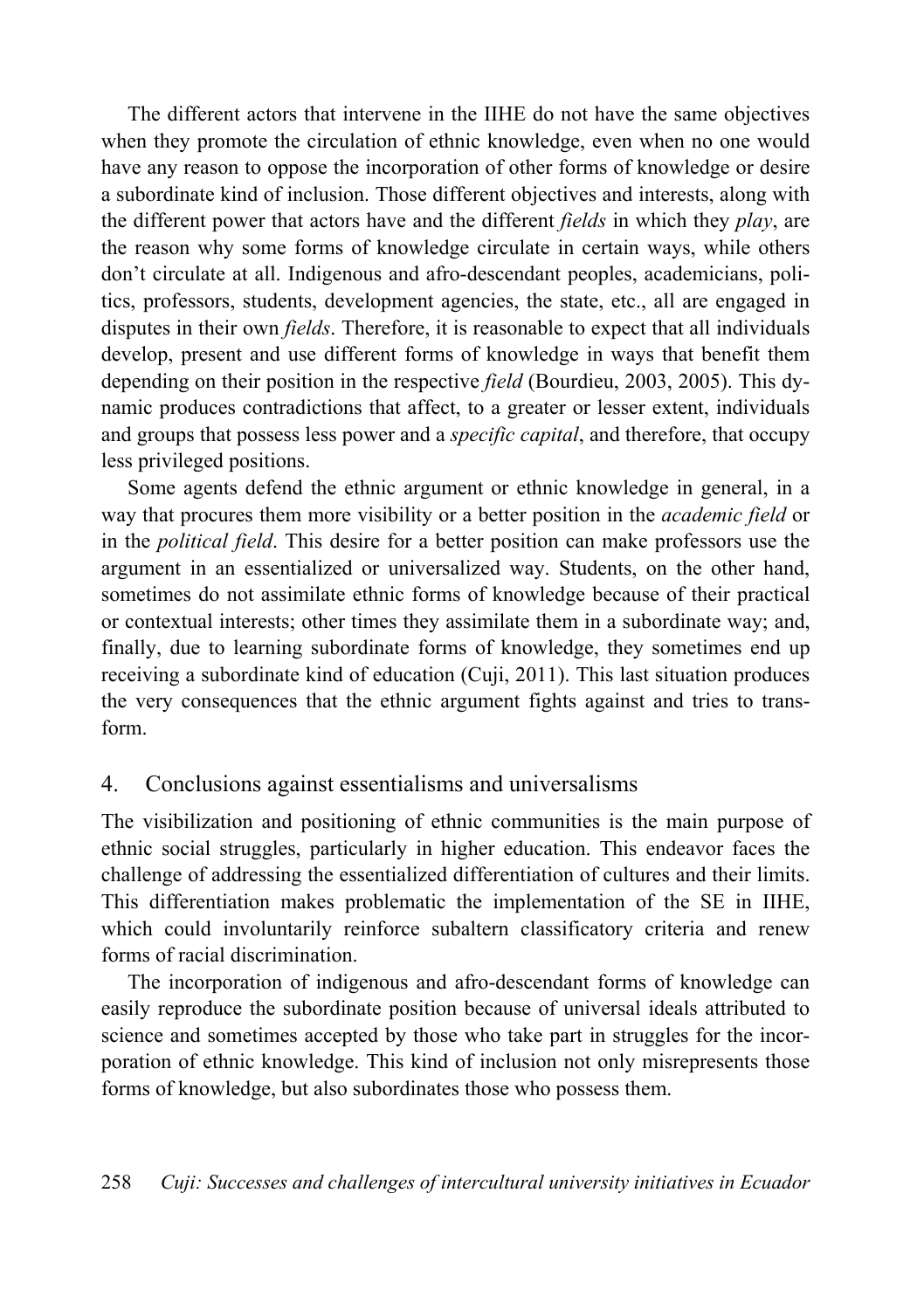The essentialist and universal principles of *vision and division* allow for the subordination of indigenous and afro-descendant identities. If indigenous and afro identities are celebrated or valorized under those same principles of *vision and division*, the objective of interculturality is not achieved, as that would only result in administrating differences, sublimating symbolic differences and maintaining material differences.

The idea that making subordinated populations the object of academic work is enough to transform their situation of subordination has been widely spread and internalized. However, the condition of subordination or exclusion is a relational condition, not an essentialist one. Therefore, tackling only one aspect of the issue will always be insufficient. Furthermore, this approach addresses the population that has always been the object of symbolic violence – which is inevitable in education –, but it does not deal with the population in position of superiority. One needs to discuss and put in practice questions regarding what makes individuals similar and what makes them different, and what are the implications of those similarities and differences. This discussion must be put forward to challenge liberal conceptions of equality and racist prejudices. Cultural differences are not just a matter of ethnicity, and homogenizing the indigenous, the afro, the mestizo and the white, for political reasons can lead people to lose sight of contextual aspects that can bring cultures closer to one another.

This is very relevant when it comes to envisioning a kind of education that addresses the needs and objectives of the entire population in general.

IIHE are one step ahead of conventional universities with respect to the problem of making visible intercultural relationships, their conflicts and benefits. They are one step closer to solving these issues. For all of these reasons, they must be supported; however, in supporting them, people need to clearly state the positions they participate from, and individuals need to be willing to change themselves before changing the rest.

#### *Notes*

- 1. The article has been translated from Spanish into English by Javier Rodríguez and Nicolle Etchart.
- 2. The term 'Montubio' refers to the different indigenous groups that are located in the Ecuadorian Coastal region (as opposed to the indigenous from the Andean highlands). The term was recently (2010) established as a racial category by the National Institute of Statistics and Census.
- 3. Data from the National Census 2010 carried out by the National Institute of Statistics (INEC), available at www.inec.gob.ec. 'Mestizo' is a racial category that has come to be understood as the mixture of white and indigenous. Culturally, however, there are several complexities associated with the mestizo identity.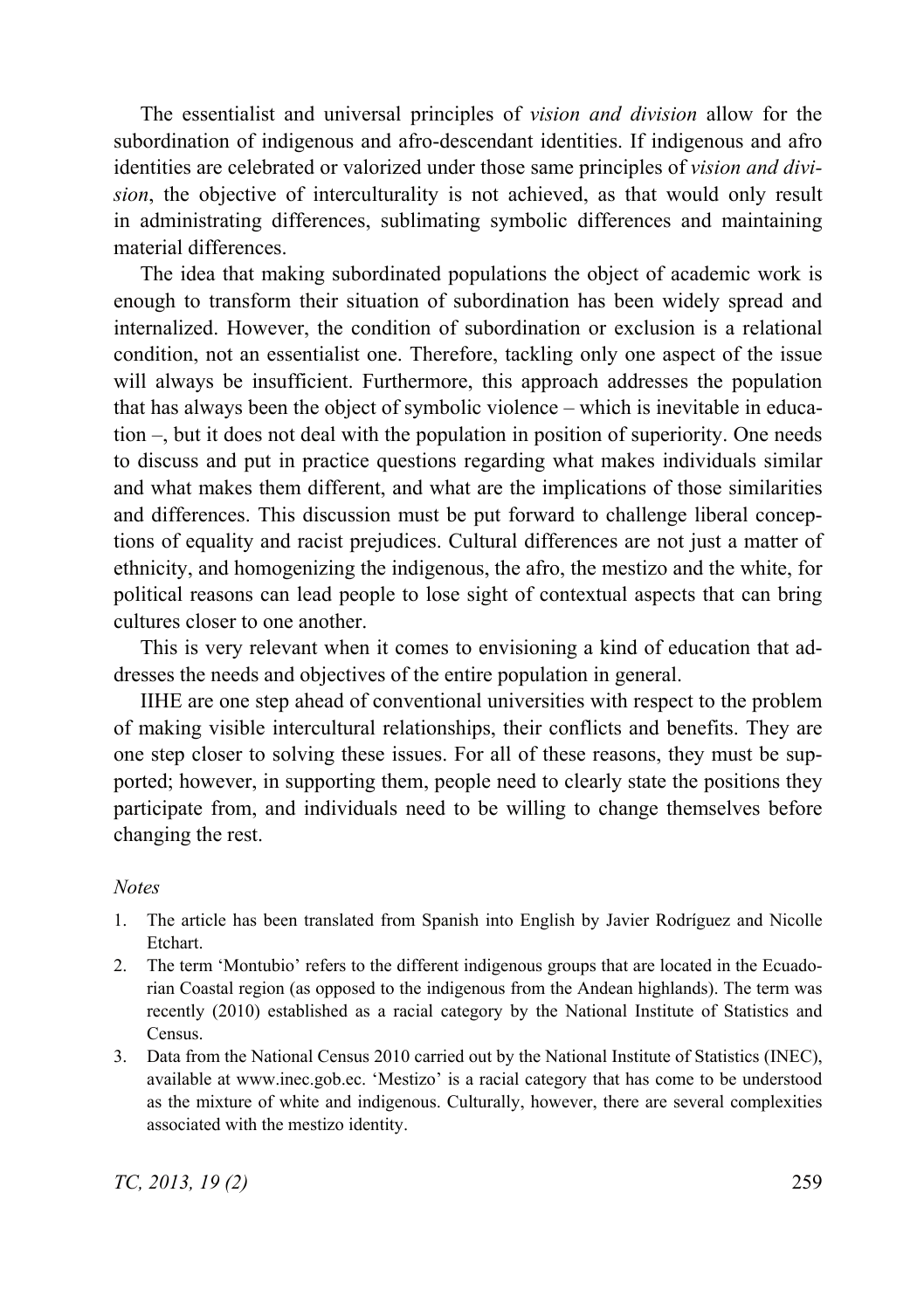- 4. These three groups are usually indigenous peoples, afro-descendants and mestizos. Montubios are located in the rural areas of the Coast and were officially recognized as a separate ethnic group in 2010. Information about them is scarce. Whites are not a group that has a strong presence and their case will be addressed in this paper.
- 5. Approaches were not limited to the concept of inclusion. However, the most accepted position among indigenous, afro-descendants and elites involved defending the concept of 'nonsubordinate inclusion'. That is, the non-subordinate inclusion of ethnic minorities into society and their non-subordinate recognition by the Ecuadorian state. Non-subordinate inclusion means maintaining a certain level of autonomy and difference (or increasing it). Subsequent debates were maintained about the potential structural transformations that this kind of inclusion would bring about.
- 6. Official information about the system of higher education is available at www.senescyt. gob.ec
- 7. This is also the context where discussions about IIHE take place. Discussions are often about program content and about the extent to which they can be transformed in conventional higher education institutions. See the project 'Cultural Diversity and Interculturality in Higher Education in Latin America' of UNESCO-IESALSC. Publications of the project are available at www.iesalc.unesco.org.ve
- 8. Amawtay Wasi is a Kichwa expression that means 'House of Wisdom'.
- 9. Mostly, the theoretical concepts of Pierre Bourdieu are used, appearing in italics throughout the text.
- 10. *Chacra* is the Kichwa expression for a small plot of land.
- 11. Sometimes translated as 'bush meat', to eat *carne de monte* means to consume various kinds of animal protein found in the wild.
- 12. This idea is related to certain classic notions such as *epistemological obstacle* (Bachelard, 1948, p. 115) and *reification* or *subjective alienation*, elaborated by authors in the Marxist and Psychoanalytic traditions.
- 13. The page number in the citation corresponds to the Spanish edition of the book; see references.
- 14. 'Longo' is a derogatory expression sometimes used to refer to indigenous people or individuals of indigenous background.
- 15. This seems to be a nuanced way to say that people are racist or discriminatory, but this way protects the subject of discrimination, the one who discriminates and racism as a phenomenon.
- 16. The adjectives 'Western' and 'scientific' are not necessarily equivalent, but in some literature and in common practice they tend to be used interchangeably.
- 17. Rappaport describes the complex intercultural composition of the indigenous movement and the diversity of their demands. Furthermore, he shows that relationships among agents are not romantically harmonious. Thus, one could explore the alliances, dialogues and misunderstandings that occur between "regional and local indigenous cultural activists, regional and local indigenous political leaders, members of the clergy, other allies and academic interlocutors" (2008, p. 34), and other agents or types of agents.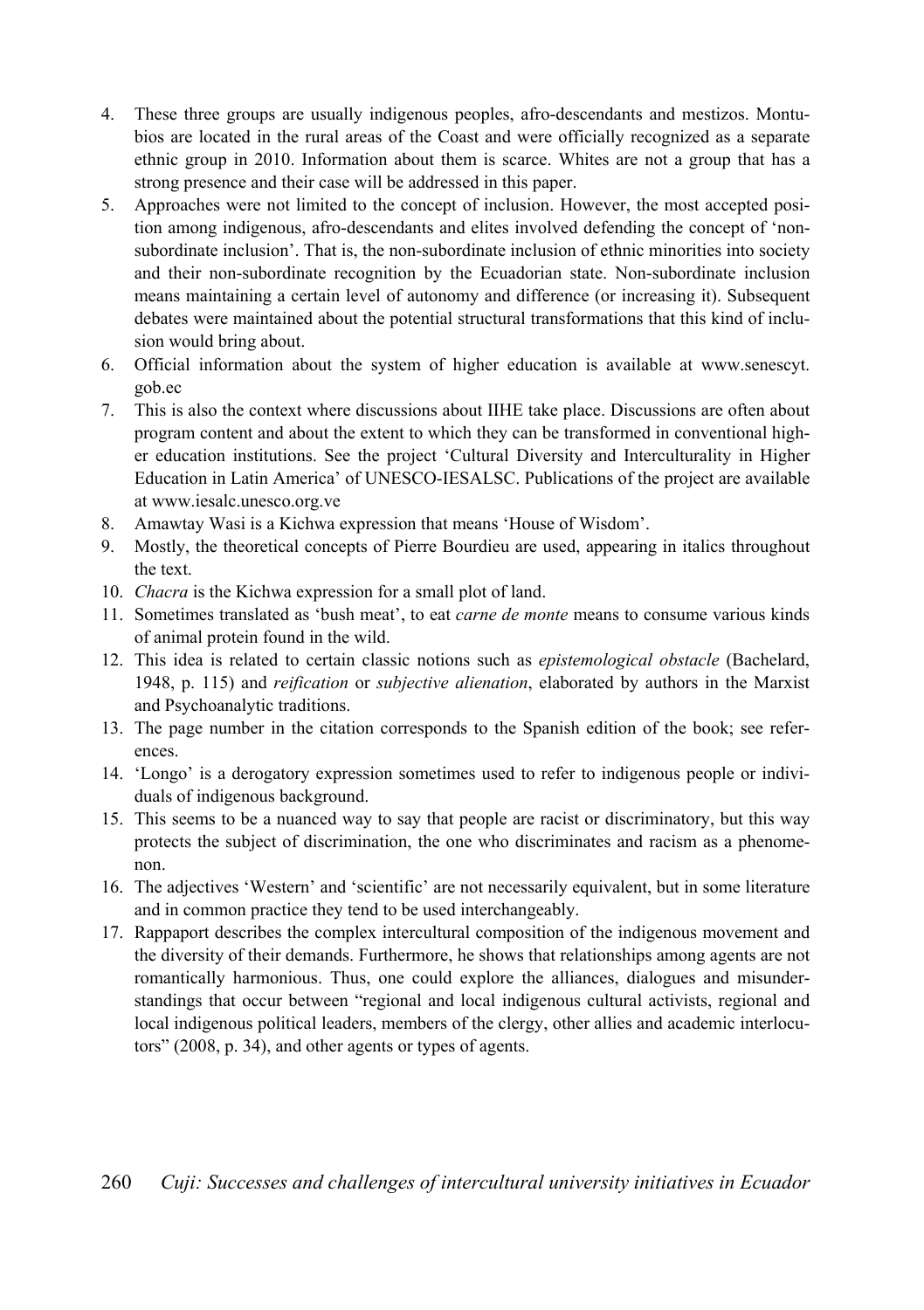*References* 

- Almeida, J. (1993). *Sismo étnico en el Ecuador. Varias perspectivas.* Quito: Ediciones abya-Yala. CEDIME.
- Asamblea Constituyente. (2008). *Constitución del Ecuador.* Quito: Asamblea Constituyente del Ecuador.
- Bachelard, G. (1948). *La formación del espíritu científico. Contribución a un psicoanálisis del conocimiento objetivo.* México D.F.: Siglo XXI Editores.
- Bourdieu, P. (2003). *El oficio del científico.* Barcelona: Anagrama.
- Bourdieu, P. (2005). *Intelectuales, política y poder.* Buenos Aires: Editorial Eudeba.
- Bretón Solo de Zaldívar, V. (2001). *Cooperación al desarrollo y demandas étnicas en los Andes ecuatorianos: Ensayos sobre indigenismo, desarrollo rural y neoindigenismo.* Quito: FLACSO- sede Ecuador.
- CEDET (Centro de desarrollo étnico). (2011). *Desde adentro: Etnoeducación e interculturalidad en el Perú y América Latina.* Lima: CEDET Centro de desarrollo étnico.
- Cuji, L.F. (2011). Decisiones, omisiones y contradicciones. Interculturalidad y políticas públicas en educación superior en Ecuador. En D. Mato, *Educación superior y Pueblos Indígenas y Afrodescendientes en América Latina. Normas, políticas y prácticas* (pp. 207–240). Caracas: Instituto Internacional de la UNESCO para la Educación Superior en América Latina y el Caribe (IESALC-UNESCO).
- De La Cadena, M. (2004). *Indígenas Mestizos, raza y cultura en el cusco.* Lima: Instituto de Estudios Peruanos.
- Dietz, G. & Mateos Cortés, L.S. (2011). *Interculturalidad y educación intercultural en México: Un análisis de los discursos nacionales e internacionales en su impacto en los modelos educativos mexicanos.* México D.F.: Secretaría de Educación Pública.
- Estermann, J. (1998). *Filosofía andina: Estudio intercultural de la sabiduria autóctona andina.* Quito: Ediciones Abya-Yala.
- Farfán, M. (2008). Experiencia del programa académico Cotopaxi, formación en educación intercultural bilingüe de la universidad politécnica Salesiana. En D. Mato, *Diversidad cultural e interculturalidad en educación superior.* Caracas: UNESCO-IESALC.
- Fornet-Betancourt, R. (2001). *Transformación intercultural de la filosofía: Ejercicios teóricos y prácticos de filosofía intercultural desde Latinoamérica en el contexto de la globalización.* Bilbao: Editorial Desclée de Brouwer S.A.
- García, F. (2004). *La educación superior indígena en Ecuador.* Quito: Instituto Internacional de la UNESCO para la Educación Superior en América Latina y el Caribe – IESALC.
- Giere, R. (1995). The skeptical perspective: Science without laws of nature. En F. Weinert (Ed.), *Laws of nature: Essays on the philosophical, scientific and historical dimensions* (pp. 120– 138). Berlin: De Gruyter.
- Giraudo, L. & Martín-Sánchez, J. (2011). *La ambivalente historia del indigenismo: Campo interamericano y trayectorias nacionales 1940–1970.* Lima: IEP Instituto de Estudios Peruanos.
- Kuhn, T. (2004). *La estructura de las revoluciones científicas.* México D.F.: Fondo de Cultura Económica.
- Lander, E. (2000). *La colonialidad del saber: Eurocentrismo y ciencias sociales. Perspectivas latinoamericanas.* Buenos Aires: CLACSO.